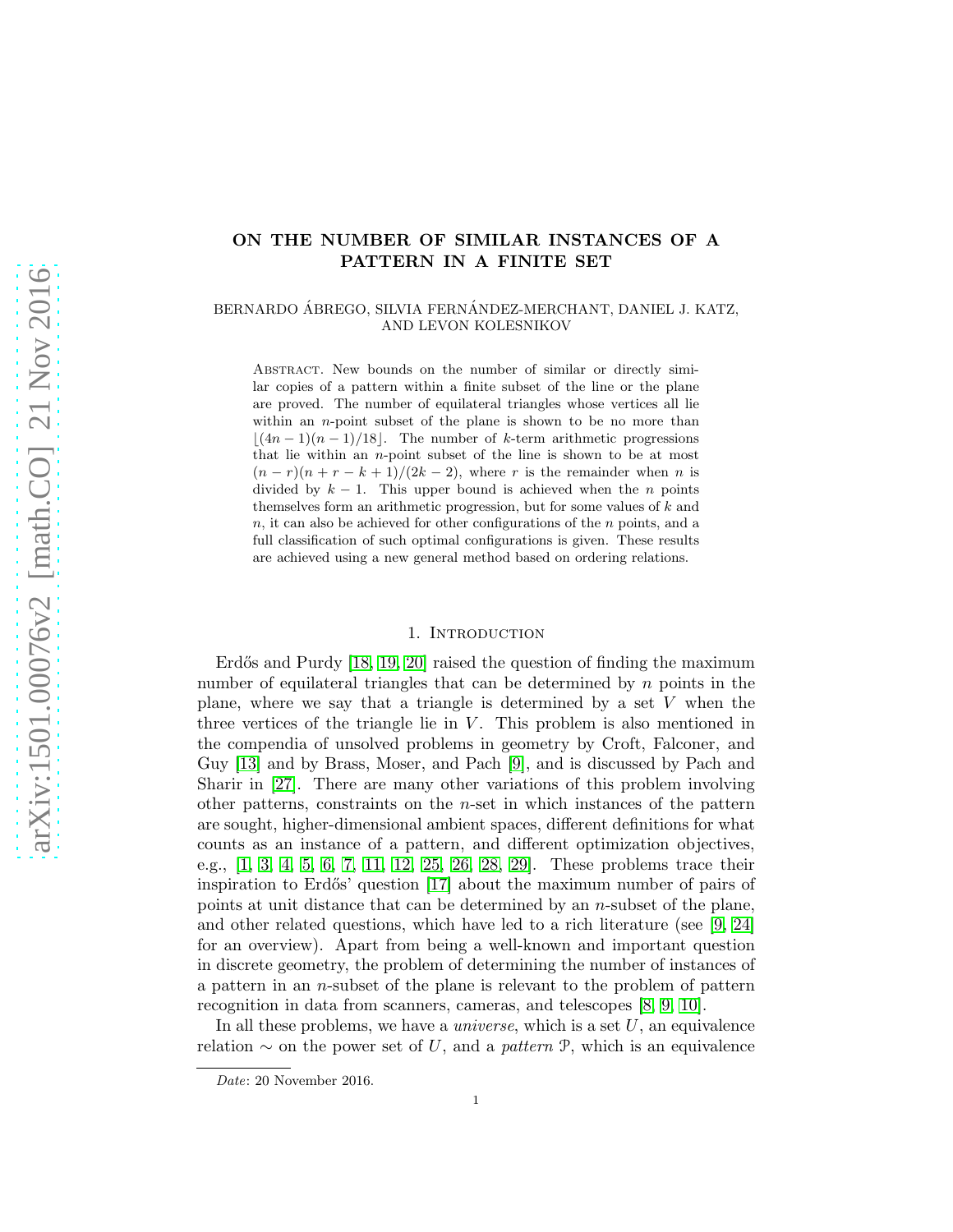class of ∼. If P ∈ P, we say that P is an *instance* of pattern P. We call P a  $k$ -pattern if all its instances are  $k$ -sets. For the rest of this paper, instances of the pattern P are always assumed to be finite sets. For  $V \subseteq U$ , we let

$$
S_{\mathcal{P}}(V) = |\{P \subseteq V : P \in \mathcal{P}\}|.
$$

We are concerned with finite subsets  $V$  of our universe  $U$ . For an integer  $n$ , we define

$$
S_{\mathcal{P}}(n) = \max_{\substack{V \subseteq U \\ |V| = n}} S_{\mathcal{P}}(V),
$$

that is, the largest number of instances of  $P$  that can be found in an n-subset of  $U$ .

The results of this paper concern the case when  $U$  is the line  $\mathbb R$  or the plane  $\mathbb{R}^2$  (identified with  $\mathbb{C}$ ), where  $\sim$  is the geometric relation of similarity or direct similarity,<sup>[1](#page-1-0)</sup> and where the patterns  $P$  are classes of finite subsets, such as arithmetic progressions in the line, or equilateral triangles in the plane.

If our relation  $\sim$  is similarity or direct similarity, and the instances of our pattern  $P$  have more than one point, and we are counting the number of instances of  $P$  in subsets of the plane, then it is not hard to show that  $S_{\mathcal{P}}(n)$  is  $O(n^2)$ . Elekes and Erdős [\[16\]](#page-23-10) proved a subquadratic lower bound for general patterns P and a quadratic lower bound if there is an instance of P whose points all have algebraic numbers for their coordinates. Laczkovich and Ruzsa [\[23\]](#page-23-11) later showed that  $S_{\mathcal{P}}(n) = \Theta(n^2)$  if and only if the cross ratio of every quadruplet of distinct points in an instance of P is algebraic. However, before this work there were no patterns  $P$  (with at least three points) for which the quadratic coefficient was known.

Let  $\mathcal E$  be the pattern of the vertices of an equilateral triangle, that is,  $\mathcal E$ contains all 3-point subsets of the plane such that all three pairs of points within the set have the same distance. Then the results of Laczkovich and Ruzsa show that  $S_{\mathcal{E}}(n) = \Theta(n^2)$ . Prior to this paper, the best known bounds [\[2\]](#page-22-12) for  $S_{\varepsilon}(n)$  were

(1) 
$$
\left(\frac{1}{3} - \frac{\sqrt{3}}{4\pi}\right) n^2 + O(n^{3/2}) \le S_{\mathcal{E}}(n) \le \left\lfloor \frac{(n-1)^2}{4} \right\rfloor,
$$

so that

<span id="page-1-1"></span>
$$
0.1955 < \frac{1}{3} - \frac{\sqrt{3}}{4\pi} \le \liminf_{n \to \infty} \frac{S_{\mathcal{E}}(n)}{n^2} \le \limsup_{n \to \infty} \frac{S_{\mathcal{E}}(n)}{n^2} \le \frac{1}{4}.
$$

The lower bound is obtained from the points in the equilateral triangle lattice contained in a disk of a suitable radius. It is conjectured [\[2,](#page-22-12) Conjecture 1] that this construction is asymptotically optimal and that  $\lim_{n\to\infty} S_{\xi}(n)/n^2$ 

<span id="page-1-0"></span><sup>&</sup>lt;sup>1</sup>Two figures are said to be *directly similar* if one can be obtained from the other by a rotation and a translation. Reflections are not allowed.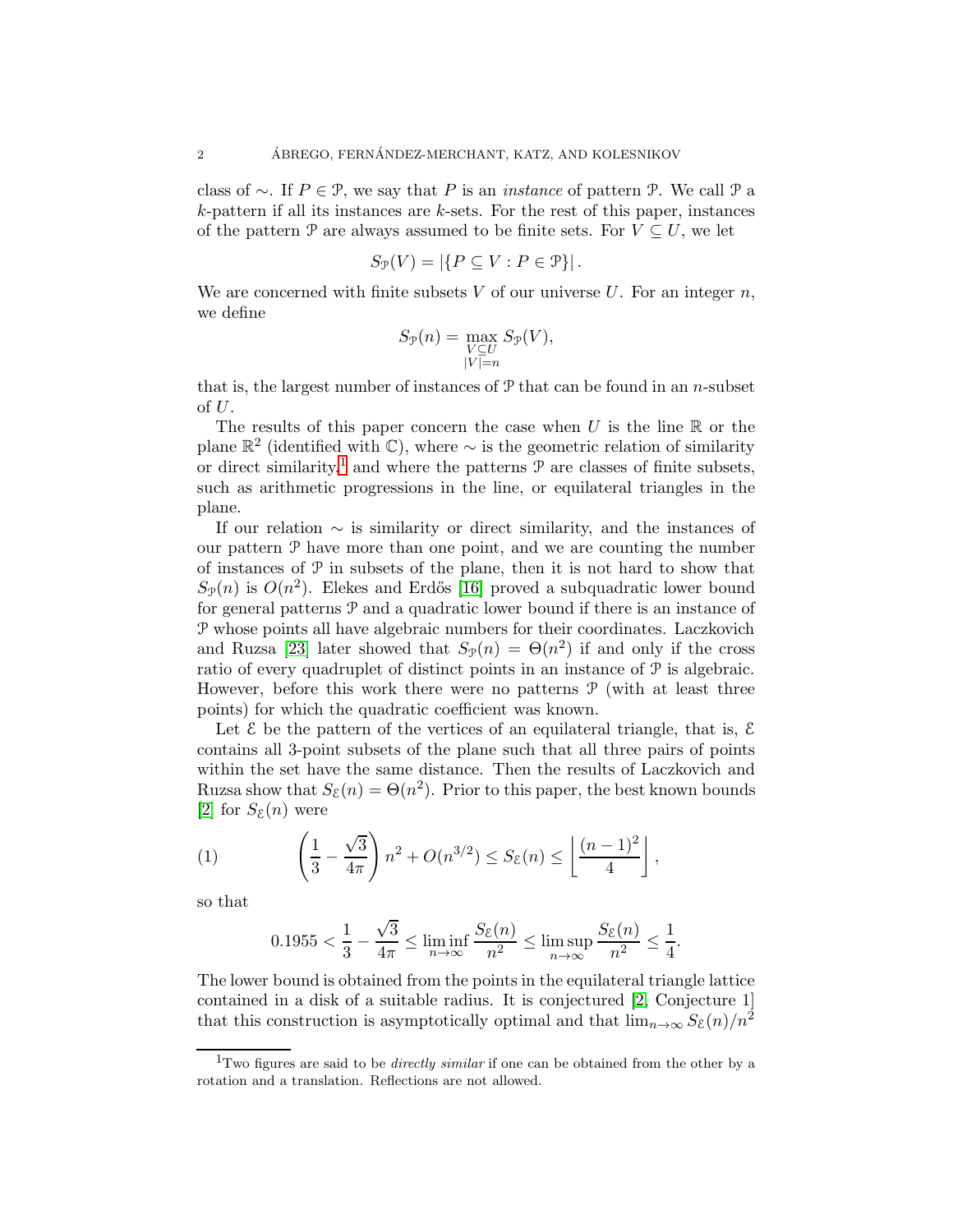exists and equals  $\frac{1}{3}$  –  $\sqrt{3}$  $\frac{\sqrt{3}}{4\pi}$ , the lower endpoint of the interval in which the limits inferior and superior for  $S_{\mathcal{E}}(n)/n^2$  are known to lie.

The main result of this paper is an improved upper bound on  $S_{\mathcal{E}}(n)$ .

<span id="page-2-1"></span>**Theorem 1.1.** If  $\mathcal{E}$  is the pattern of the vertices of equilateral triangles in  $\mathbb{R}^2$ , then  $S_{\mathcal{E}}(n) \leq \lfloor (4n-1)(n-1)/18 \rfloor$ .

Therefore  $\limsup_{n\to\infty} S_{\mathcal{E}}(n)/n^2 \leq 2/9$ . The proof is given in Section [8,](#page-16-0) and is based on an order-theoretic methodology, developed in Sections [2](#page-3-0)[–4,](#page-6-0) for attacking pattern-counting problems.

Our new methodology was first developed while exploring the simpler problem of counting instances of finite patterns (such as arithmetic progressions) in a finite subset of the line R, and was used to discover results that are presented in Sections [5–](#page-7-0)[7.](#page-13-0) After settling preliminaries in Section [5,](#page-7-0) we calculate the precise maximum number of k-term arithmetic progressions that can occur in an n-point subset of the line in Section [6.](#page-7-1) The following is the main result of Section [6.](#page-7-1)

<span id="page-2-2"></span>**Theorem 1.2.** Let  $k > 1$ , and let  $A_k$  be the pattern of k-term arithmetic *progressions on*  $\mathbb{R}$ *. If*  $n \in \mathbb{N}$  *and* r *is the remainder when* n *is divided by*  $k-1$ , then  $S_{\mathcal{A}_k}(n) = (n-r)(n+r-k+1)/(2k-2)$ .

For each  $k > 2$ , we completely classify all *n*-point subsets of the line that contain as many k-term arithmetic progressions as possible. These optimal sets include  $n$ -term arithmetic progressions, but there are some other optimal sets: when  $k > 3$  and  $k - 1$  divides n, sets obtained by deleting the second or penultimate point from an arithmetic progression are also optimal (see Proposition [6.5\)](#page-10-0). When  $k = 3$ , the variety of the optimal sets is considerably richer (see Proposition [6.3\)](#page-8-0). This work complements the asymptotic approach of Elekes  $[15]$ , who studied the structure of *n*-subsets of the line that contain an asymptotically large number of  $k$ -term arithmetic progressions, whereas we determine the precise maximum and those sets that achieve it.

In Section [7,](#page-13-0) we show that our method can be used to obtain both upper and lower bounds on  $S_{\mathcal{P}}(n)$  when  $\mathcal P$  is a commensurable pattern in the line, that is, where the ratios of the distances between points in  $\mathcal P$  are all rational. We count the number of directly similar copies of  $P = \{0, 1, 3\}$  in finite subsets of the line, and thereby show that if  $P$  is the pattern for  $P$ , then

<span id="page-2-0"></span>(2) 
$$
\frac{1}{6} \leq \liminf_{n \to \infty} \frac{S_{\mathcal{P}}(n)}{n^2} \leq \limsup_{n \to \infty} \frac{S_{\mathcal{P}}(n)}{n^2} \leq \frac{1}{4}.
$$

We then construct a family of *n*-point subsets  $V_n$  of the line that has  $\lim_{n\to\infty}S_{\mathcal{P}}(V_n)/n^2=3/16$ , which is the highest known value and, interestingly, lies strictly between the bounds of [\(2\)](#page-2-0).

As noted, our order-theoretic method is a new tool for counting patterns in finite sets. It combines nicely with other techniques of discrete geometry, for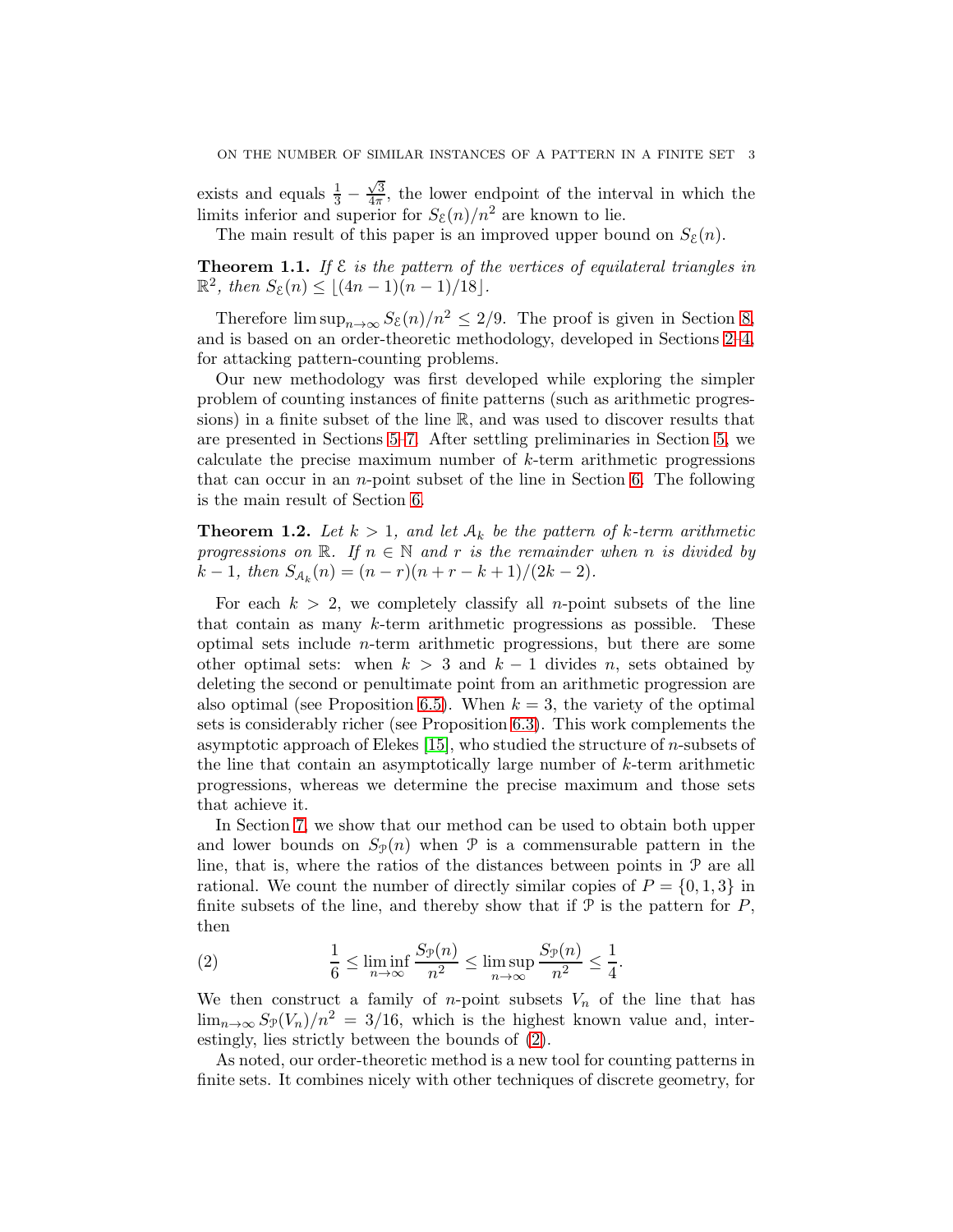example, the proof of Theorem [1.1](#page-2-1) combines our tools with the topological technique of finding three concurrent halving lines of a set (cf. [\[22,](#page-23-13) Lemma 2], [\[21,](#page-23-14) Lemma 3], and [\[14,](#page-23-15) Lemma 2]). Further applications will be explored in future works.

### 2. Order and Decompositions

<span id="page-3-0"></span>A key theme in this work is that one can place an order relation on the universe U, and use it to create bounds on  $S_{\mathcal{P}}(n)$ . So henceforth, we assume that our universe U has a total ordering relation  $\prec$ . If  $V \subset U$ , then we say that a point  $v \in V$  is the *i*th point of V with respect to  $\preceq$  to mean that there are precisely  $i-1$  points  $w \in V$  with  $w \prec v$ . If  $V, W \subseteq U$ , then we write  $V \prec W$  to mean that  $v \prec w$  for every  $v \in V$  and  $w \in W$ .

If V is a set and  $\ell$  a positive integer, then an  $\ell$ -decomposition of V is a set  $\{V_1, \ldots, V_\ell\}$  of disjoint subsets of V such that  $\bigcup_{j=1}^{\ell} V_j = V$ . (So a decomposition differs from a partition only inasmuch as the former may include empty subsets.) An  $\ell$ -decomposition of a finite set V with n points is said to be *balanced* if each set in the decomposition has either  $n/\ell$  or  $n/\ell$ points in it. An  $\ell$ -decomposition  $\mathcal V$  of  $V$  is called  $\preceq$ -orderly if, whenever  $V, V'$ are distinct elements of  $\mathcal{V}$ , then either  $V \prec V'$  or  $V' \prec V$ . If  $\mathcal{V}$  is an orderly  $\ell$ -decomposition of V, then we say that  $V \in \mathcal{V}$  is the *i*th set in  $\mathcal{V}$  to mean that there are precisely  $i-1$  sets  $W \in \mathcal{V}$  with  $W \prec V$ .

If  $k \geq 2$  and there is a  $\preceq$ -orderly  $(k-1)$ -decomposition  $\mathcal V$  of  $V$ , and a ksubset P of V, then we say that P is of *echelon* j in V if the jth and  $(j+1)$ th points of P lie in the jth set of V. That is, if  $\mathcal{V} = \{V_1 \prec \cdots \prec V_{k-1}\}\$  and  $P = \{p_1 \prec \cdots \prec p_k\}$ , then P is of echelon j in V if  $p_j, p_{j+1} \in V_j$ . It is a key fact that P must be of echelon j in  $\mathcal V$  for at least one j.

<span id="page-3-1"></span>**Lemma 2.1.** Let  $k \geq 2$  and let V be a set with a  $\preceq$ -orderly  $(k-1)$ *decomposition*  $\nabla$ *. If*  $P$  *is a* k-subset of  $V$ *, then*  $P$  *is of echelon*  $j$  *in*  $\nabla$ *for some*  $j \in \{1, ..., k-1\}$ *.* 

*Proof.* By induction on k, with the  $k = 2$  case trivial. For  $k > 2$ , suppose that  $P = \{p_1 \prec \cdots \prec p_k\}$  is not of echelon  $(k-1)$  in  $\mathcal{V} = \{V_1 \prec \cdots \prec V_{k-1}\}.$ Then  $p_{k-1} \notin V_{k-1}$ , and thus  $P \setminus \{p_k\}$  is a  $(k-1)$ -subset of  $V \setminus V_{k-1}$  with  $\preceq$ -orderly  $(k-2)$ -decomposition  $\{V_1, \ldots, V_{k-2}\}$ , and hence there is some  $i \in \{1, \ldots, k-2\}$  such that  $p_i, p_{i+1} \in V_i$  by induction.  $j \in \{1, \ldots, k-2\}$  such that  $p_j, p_{j+1} \in V_j$  by induction.

*Remark* 2.2*.* It should be noted that Lemma [2.1](#page-3-1) is somewhat more detailed in its conclusions than the usual Pigeonhole Principle. For example, suppose that our universe U is  $\mathbb R$  and  $\preceq$  is the usual ordering  $\leq$  of real numbers. Let  $V = P = \{p_1 < \ldots < p_6\}$ , and let  $V = \{V_1, \ldots, V_5\}$  be the orderly 5decomposition of V shown in Figure [1.](#page-4-0)

Since we have six points in five sets, the usual Pigeonhole Principle shows that there is at least one set in  $\mathcal V$  containing at least two points of  $P$ ; this is seen in  $V_3$ , which contains  $p_2$  and  $p_3$ . But  $P = \{p_1 < \ldots < p_6\}$  (which is the same as V) is not of echelon  $i = 3$  in V, because although  $V_3$  contains two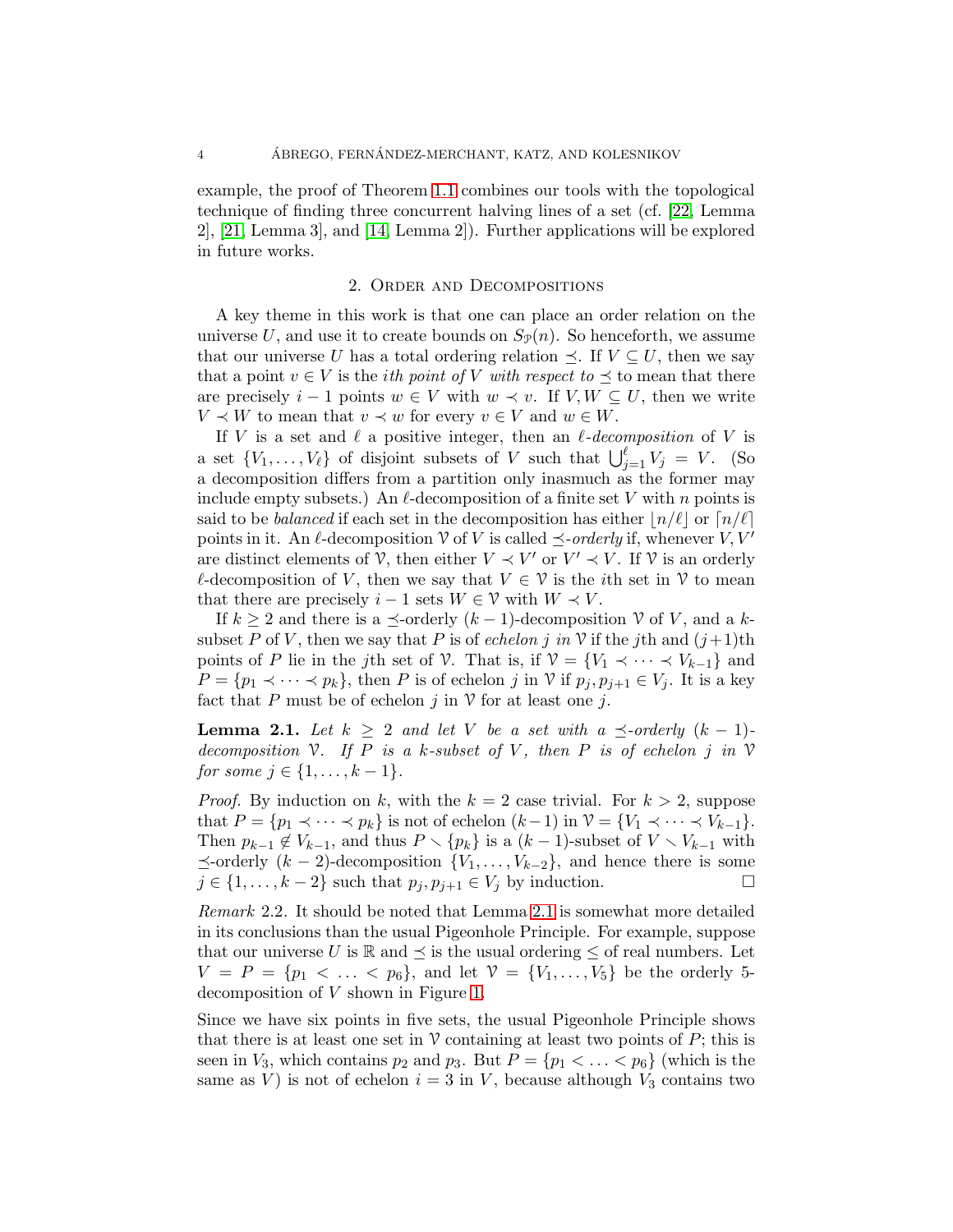

<span id="page-4-0"></span>Figure 1. Illustration of Lemma [2.1](#page-3-1)

points of P, it does not contain the particular points  $p_i = p_3$  and  $p_{i+1} = p_4$ . On the other hand, Lemma [2.1](#page-3-1) asserts that there is some  $j \in \{1, \ldots, 5\}$  such that P is of echelon j in V, and we see P is indeed of echelon  $j = 4$  since points  $p_j = p_4$  and  $p_{j+1} = p_5$  lie in  $V_4$ .

Of course, if  $k \geq 4$ , and V is a set with  $\preceq$ -orderly  $(k-1)$ -decomposition V, then a k-subset P of V may be of echelon j in V for more than one j.

## 3. RECONSTRUCTIBILITY

Let P be a k-pattern in our universe U with order relation  $\preceq$ . Suppose we are given some  $j \in \{1, \ldots, k-1\}$  and two points  $u, v \in U$  with  $u \prec v$ . Any  $P \in \mathcal{P}$  that has u and v respectively as its jth and  $(j+1)$ th points is called a *reconstruction of*  $P$  with the prescribed points as its *j*th and  $(j + 1)$ th points.

If, for every  $j \in \{1, ..., k-1\}$  and  $u \prec v \in U$ , there is at least one reconstruction of P with u and v as jth and  $(j + 1)$ th points, then we say that P *admits at least one reconstruction from*  $\preceq$ -consecutive points. If there is at most one reconstruction for every  $j \in \{1, ..., k-1\}$  and  $u \prec v \in U$ , we say that P *admits at most one reconstruction from*  $\leq$ -consecutive points. If both of these hold, then we say that P *admits a unique reconstruction from*  $\le$ -consecutive points, or *is uniquely reconstructible from*  $\le$ -consecutive *points*.

*Example* 3.1. Suppose that our pattern  $P$  is the set of all triples that are vertices of isosceles right triangles, and suppose that our order relation  $\preceq$ is lexicographic ordering of  $\mathbb{R}^2$ . (That is,  $(a, b) \prec (c, d)$  if and only if either (i)  $a < b$  or (ii)  $a = b$  and  $c < d$ .) We see that a pair of points A and B may be the first and second points (under the relation  $\preceq$ ) of more than one instance of  $P$ . For instance, if  $A$  and  $B$  are the points in Figure [2](#page-5-0) below, there are three isosceles right triangles of which  $A$  and  $B$  are the leftmost two vertices, namely,  $\triangle ABC_1$ ,  $\triangle ABC_2$ , and  $\triangle ABC_3$ . (There are also three other isosceles right triangles,  $\triangle ABC_4$ ,  $\triangle ABC_5$ , and  $\triangle ABC_6$ , with A and B as vertices, but A and B are not the leftmost two vertices in these.) If one looks at other pairs  $A$  and  $B$ , one can find out that  $P$  always admits at least one reconstruction from  $\preceq$ -consecutive points, but often admits more than one reconstruction.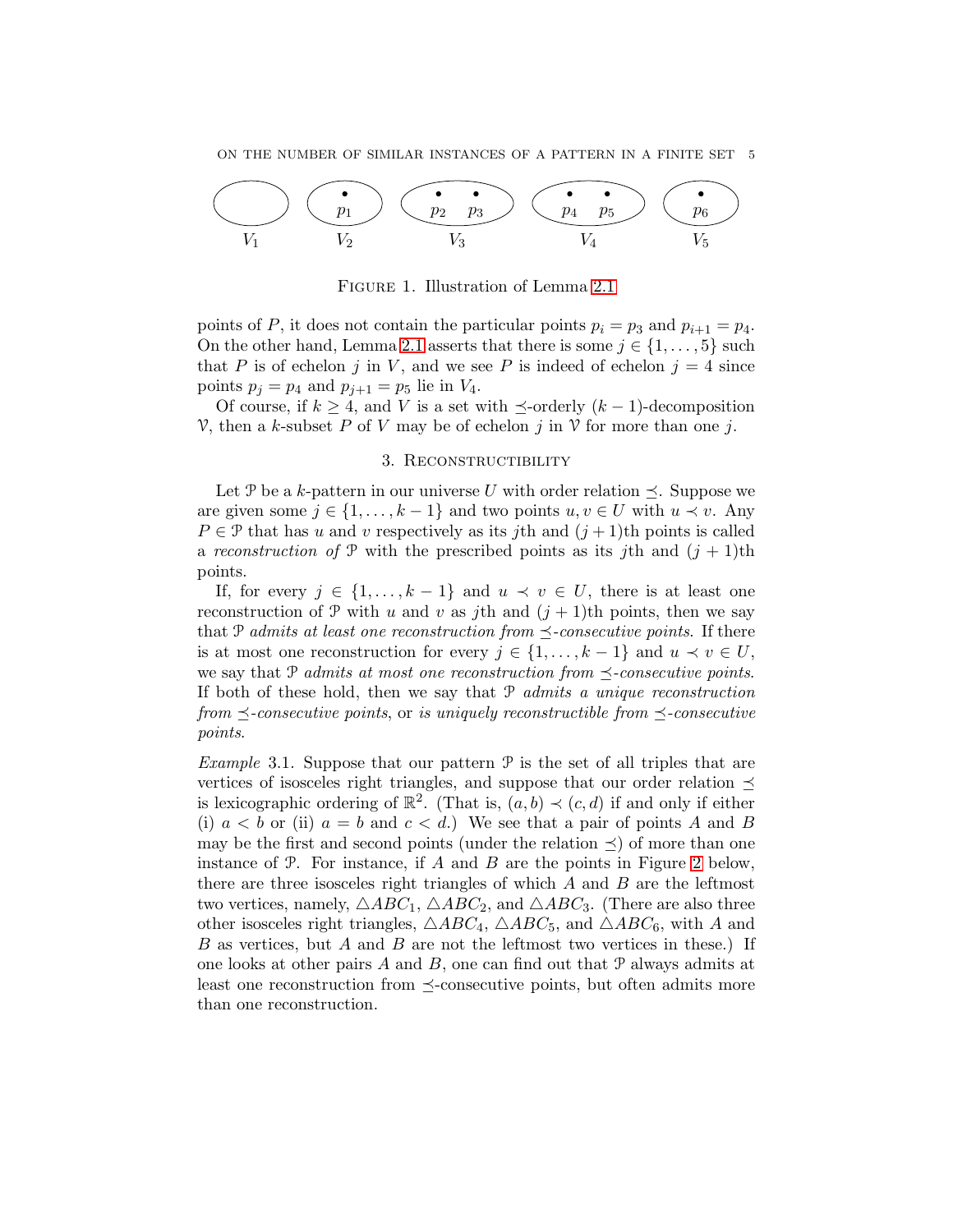

<span id="page-5-0"></span>FIGURE 2. Points  $A$  and  $B$  are vertices in six isosceles right triangles, three of which are reconstructions that make A and B the leftmost two vertices.

*Example* 3.2. Suppose that our pattern  $P$  is the set of all triples that are vertices of equilateral triangles, and suppose our order relation  $\preceq$  is lexicographic ordering of  $\mathbb{R}^2$ . We see that a pair of points A and B might not be the second and third points (under the relation  $\preceq$ ) of any instance of  $P$ . For instance, if  $A$  and  $B$  are the points in Figure [3](#page-5-1) below, there is no equilateral triangle of which  $A$  and  $B$  are the rightmost two vertices. (There are two equilateral triangles,  $\triangle ABC_1$  and  $\triangle ABC_2$ , with A and B as vertices, but  $A$  and  $B$  are not the rightmost two vertices in these.) If one looks at other pairs  $A$  and  $B$ , one can find out that  $P$  never admits more than one reconstruction from  $\preceq$ -consecutive points: it sometimes admits no reconstruction, and sometimes admits one reconstruction. In Lemma [8.1,](#page-16-1) we determine precisely when these two cases occur.



<span id="page-5-1"></span>FIGURE 3. Points  $A$  and  $B$  are vertices in two equilateral triangles, but neither of these is a reconstruction that makes A and B the rightmost two vertices.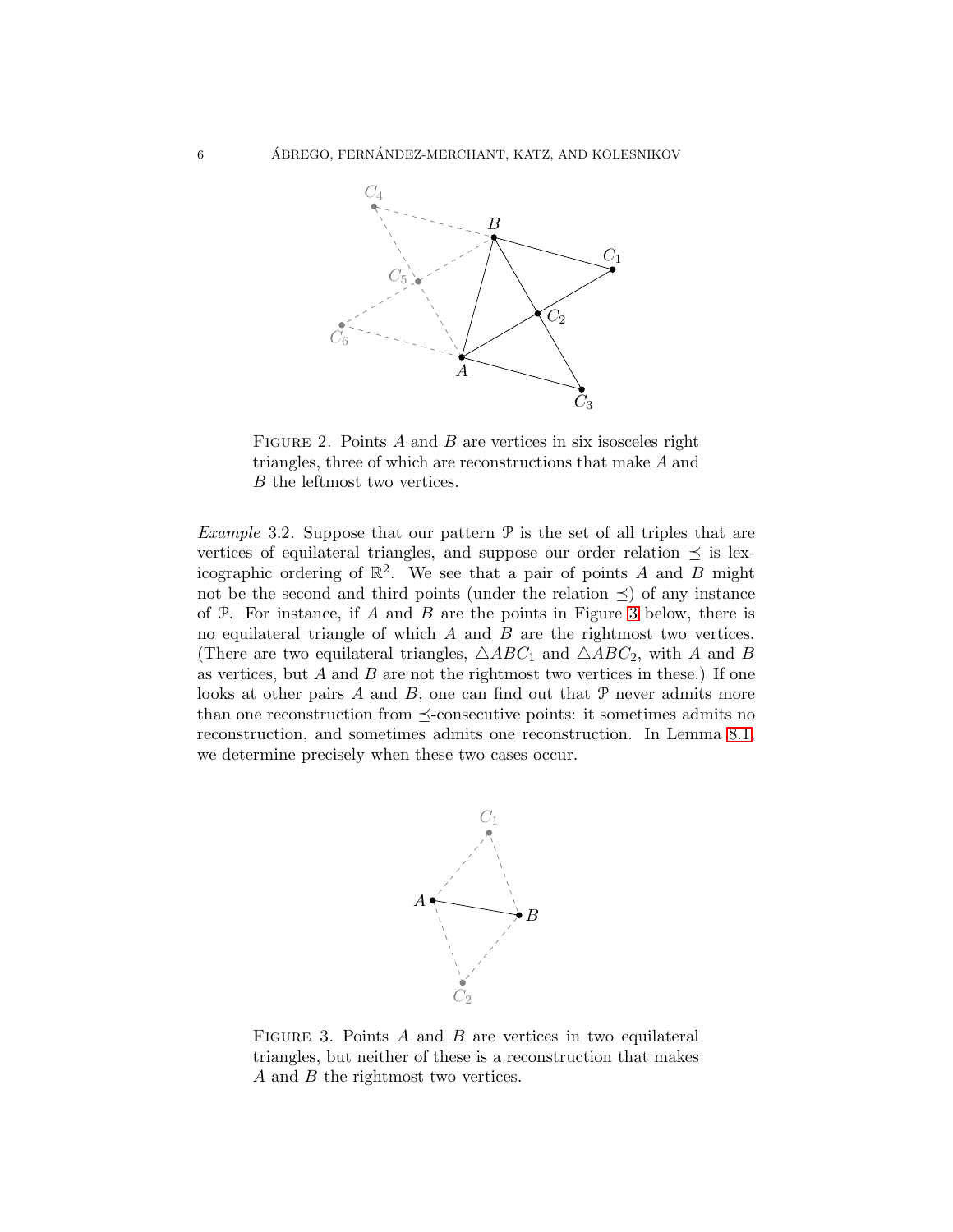*Example* 3.3*.* Suppose that our pattern P consists of all sets of points in R that are directly similar to  $\{0, 1, 3, 6\}$ , and suppose that our order relation  $\preceq$  is the usual ordering of R. A pair of points A and B with  $A < B$  will always be the second and third points of precisely one instance of P, namely,  $\{(3A - B)/2, A, B, (5B - 3A)/2\}$ . For example, if A and B are -1 and 5, respectively, then the unique instance of  $P$  of which  $A$  and  $B$  are the second and third points is  $\{-4, -1, 5, 14\}$ .

# 4. A GENERAL UPPER BOUND ON  $S_{\mathcal{P}}(n)$

<span id="page-6-1"></span><span id="page-6-0"></span>**Theorem 4.1.** Let  $k > 1$  and let  $\mathcal{P}$  be a k-pattern in U that admits at *most one reconstruction from*  $\preceq$ -consecutive points. If  $n \in \mathbb{N}$  and r is the *remainder when n is divided by*  $k - 1$ *, then*  $S_{\mathcal{P}}(n) \leq (n - r)(n + r - k + 1)$  $1)/(2k-2)$ .

*Proof.* Let V be an n-subset of U, and let  $\mathcal{V} = \{V_1 \prec \cdots \prec V_{k-1}\}$  be a  $\preceq$ orderly, balanced  $(k - 1)$ -decomposition of V. By Lemma [2.1,](#page-3-1) each  $P \subseteq V$ with  $P \in \mathcal{P}$  is of echelon j in  $\mathcal{V}$  for some  $j \in \{1, ..., k-1\}$ . Each subset of echelon j has its jth and  $(j+1)$ st elements in  $V_j$ , and since no two instances of P may have the same jth and  $(j + 1)$ th points, this means that there are at most  $\binom{|V_j|}{2}$  instances of  $\mathcal P$  that are of echelon j. Thus there are at most  $\sum_{j=0}^{k-1} {\binom{|V_j|}{2}}$  instances of  $\mathcal P$  in V. If we write  $n = q(k-1) + r$ , then our decomposition, being balanced, has  $|V_j| = q + 1$  for r values of j and  $|V_j| = q$  for  $k-1-r$  values of j, so that  $S_{\mathcal{P}}(V) \le r {q+1 \choose 2}$  $\binom{+1}{2} + (k-1-r)\binom{q}{2}$  $_{2}^{q}$  $) =$  $(n-r)(n+r-k+1)/(2k-2).$ 

The method of counting used in this proof provides a criterion for when this upper bound is achieved.

<span id="page-6-2"></span>**Lemma 4.2.** Let  $k > 1$  and let  $P$  be a k-pattern in U that admits at most *one reconstruction from*  $\preceq$ -consecutive points. Let  $n \in \mathbb{N}$  and let r be the *remainder when n is divided by*  $k - 1$ *. Let* V *be an n*-subset of U with  $\preceq$ *orderly, balanced*  $(k - 1)$ *-decomposition*  $V = \{V_1, \ldots, V_{k-1}\}$ *. Then*  $S_{\mathcal{P}}(V)$  =  $(n - r)(n + r - k + 1)/(2k - 2)$  *if and only if for each*  $j \in \{1, ..., k - 1\}$  *and every pair of distinct points*  $v, w \in V_j$ *, there exists a reconstruction* P of P *with* v and w as jth and  $(j + 1)$ *th points, and* P *is a subset of* V *that is not of echelon i in*  $\mathcal V$  *for any*  $i \neq j$ *.* 

*Proof.* Examining the proof of the preceding theorem, we see that if any of the reconstructions mentioned in the statement of this proposition did not exist, or did not lie in V, then  $\binom{|V_j|}{2}$  would be an overestimate of the number of instances of  $P$  that are of echelon j. And if any instance were of two distinct echelons in  $\mathcal{V}$ , then we would be counting it twice in  $\sum_{j=0}^{k-1} {\binom{|V_j|}{2}}$ , thus making our bound an overestimate.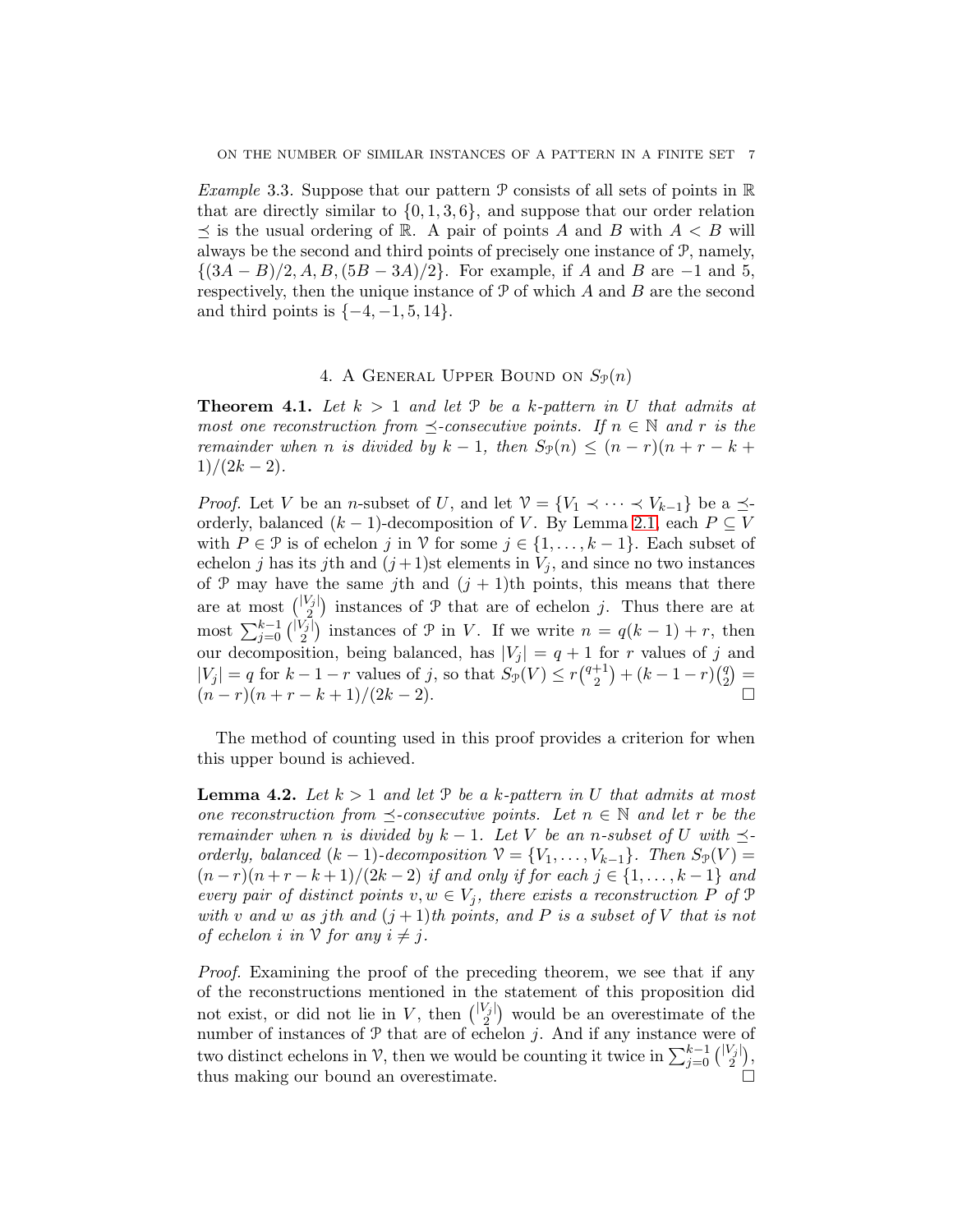### 5. General Patterns in the Line

<span id="page-7-0"></span>In this section, our universe U is the line R, our equivalence relation  $\sim$ is direct similarity, and our pattern  $\mathcal P$  can be the equivalence class for any finite subset of R. Our order relation is the usual order relation  $\leq$  for R. We note that any pattern  $P$  is uniquely reconstructible from  $\leq$ -consecutive points, so Theorem [4.1](#page-6-1) applies, amounting to the following.

<span id="page-7-2"></span>**Theorem 5.1.** Let  $k > 1$  and let P be any k-pattern in  $\mathbb{R}$ . If  $n \in \mathbb{N}$  and r *is the remainder when n is divided by*  $k - 1$ *, then*  $S_{\mathcal{P}}(n) \leq (n - r)(n + r - 1)$  $(k+1)/(2k-2)$ .

<span id="page-7-1"></span>This upper bound is tight in the sense that for each  $k > 1$ , when  $\mathcal{P}$  is the pattern of k-term arithmetic progressions, then  $S_p(n)$  equals the bound, as we shall now show.

#### 6. Arithmetic Progressions in the Line

Here the universe U is the line R and our pattern is  $A_k$ , the class of kterm arithmetic progressions. Because  $A_k$  is invariant under reflection, the results are the same whether we make ∼ direct similarity or similarity. This enables an exact computation of  $S_{A_k}(n)$ : we recall and prove Theorem [1.2.](#page-2-2)

<span id="page-7-4"></span>**Theorem 6.1.** Let  $k > 1$ , and let  $A_k$  be the pattern of k-term arithmetic *progressions on*  $\mathbb{R}$ *. If*  $n \in \mathbb{N}$  *and* r *is the remainder when* n *is divided by*  $k-1$ , then  $S_{\mathcal{A}_k}(n) = (n-r)(n+r-k+1)/(2k-2)$ .

*Proof.* This is an immediate consequence of Theorem [5.1](#page-7-2) above and Lemma [6.2](#page-7-3) below.  $\Box$ 

<span id="page-7-3"></span>**Lemma 6.2.** *If*  $k > 1$  *and*  $n \in \mathbb{N}$  *with* r *the remainder when* n *is divided by*  $k-1$ , then the number of k-term arithmetic progressions in  $\{0, 1, \ldots, n-1\}$ *is*  $(n - r)(n + r - k + 1)/(2k - 2)$ .

*Proof.* For each positive integer  $s \leq n/(k-1)$ , our set  $\{0, 1, \ldots, n-1\}$ contains precisely  $n - s(k-1)$  arithmetic progressions having k points with distance s between consecutive points. The result follows by adding these quantities for  $1 \leq s \leq n/(k-1)$ .

Now that we know the precise value of  $S_{A_k}(n)$ , we would like to completely classify the *n*-subsets V of R achieving  $S_{A_k}(V) = S_{A_k}(n)$ . We call such *n*-sets *optimal* for k-term arithmetic progressions. Lemma [6.2](#page-7-3) above shows that  $n$ -term arithmetic progressions are always optimal for  $k$ -term arithmetic progressions, but in many cases there are other optimal sets, and we now classify them (up to similarity).

All sets are trivially optimal for 1- or 2-term arithmetic progressions, and any n-set with  $n < k$  is trivially optimal for k-term arithmetic progressions. The *barycenter* of an arithmetic progression is the arithmetic mean of its points. Two progressions in Z are said to be *concentric* if they have the same barycenter, or *nearly concentric* if their barycenters differ by 1.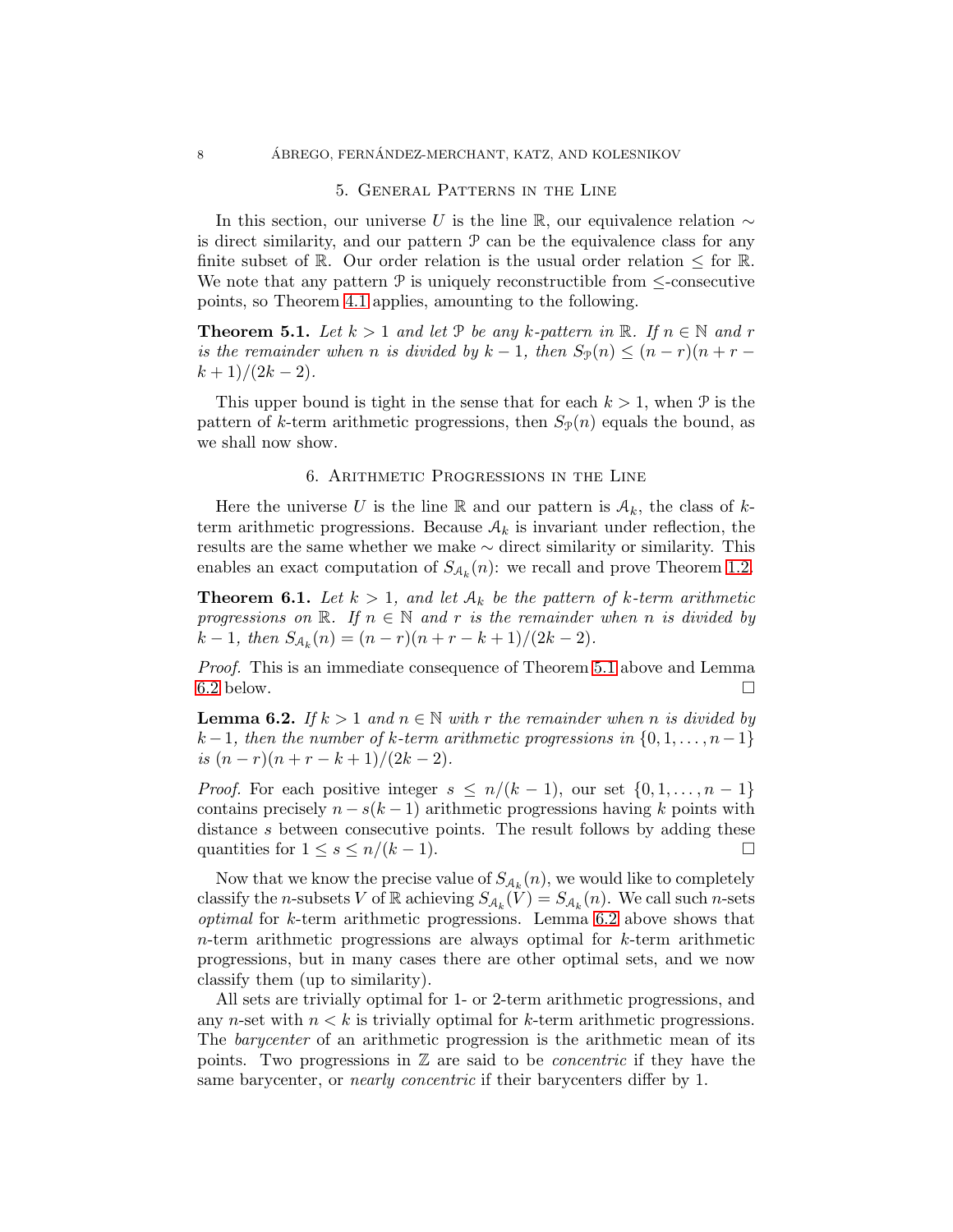<span id="page-8-0"></span>**Proposition 6.3.** *For*  $n \geq 3$ , an *n*-subset of  $\mathbb{R}$  is optimal for 3-term arith*metic progressions if and only if, up to similarity, it is the union*  $E \cup O$ *of two nonempty arithmetic progressions, where* E *consists of consecutive even integers and* O *consists of consecutive odd integers and* E *and* O *are concentric if* n *is odd, or nearly concentric if* n *is even.*

*Remark* 6.4*.* Before we embark upon the proof, we pause to note that the set  $E \cup O$  described here is an arithmetic progression when  $|E|$  and  $|O|$  are either equal, or one differs from the other by 1.

*Proof of Proposition [6.3](#page-8-0)*: In view of the value of  $S_{A_3}(n)$  from Theorem [6.1,](#page-7-4) we may use Lemma [4.2](#page-6-2) as the criterion for optimality. Suppose that  $V$  is an n-subset of R and  $V = \{V_1 < V_2\}$  is a  $\leq$ -orderly, balanced 2-decomposition of  $V$ . Because arithmetic progressions are uniquely reconstructible from consecutive points, and since no 3-term progression may be both of echelon 1 and of echelon 2 (since that would require it to have more than three points), Lemma [4.2](#page-6-2) shows that  $V$  is optimal for 3-term arithmetic progressions if and only if for every  $j \in \{1,2\}$  and every pair of distinct  $v, w \in V_j$ , the reconstruction of  $A_3$  with v and w as jth and  $(j + 1)$ th points is contained in  $V$ .

First, suppose V has the form  $E \cup O$  as described in the statement of this proposition. If |E| and |O| are equal or differ by 1, then V is itself an arithmetic progression, and hence optimal by Lemma [6.2,](#page-7-3) so we may assume that  $|E| \neq |O|$ . We may then view V as  $X \cup Y$ , where X is the larger of E and  $O$ , while Y contains the smaller of E and  $O$ , along with any points from the larger of E and O that lie between the points of the smaller of E and O. Thus  $X$  is an arithmetic progression with distance 2 between its consecutive points, while  $Y$  is an arithmetic progression with distance 1 between its consecutive points. We let  $\mathcal{V} = \{V_1 \langle V_2 \rangle\}$  be an  $\leq$ -orderly, balanced 2decomposition of V. Then  $\mathcal V$  induces  $\leq$ -orderly, balanced 2-decompositions of X and Y, which are  $\mathfrak{X} = \{X \cap V_1, X \cap V_2\}$  and  $\mathcal{Y} = \{Y \cap V_1, Y \cap V_2\}$ , respectively. Now suppose that  $v_1 < v_2$  are points in  $V_1$ , and let  $v_3$  be the point that makes  $\{v_1 \, < v_2 \, < v_3\}$  a 3-term arithmetic progression. If  $v_1$ and  $v_2$  are both in  $X_1$  (resp.,  $Y_1$ ), then since X (resp., Y) is an arithmetic progression, and hence optimal for 3-term arithmetic progressions, we may apply Lemma [4.2](#page-6-2) to conclude that  $v_3 \in X$  (resp., Y), and hence  $v_3 \in V$ . In the remaining case, where  $v_1 \in X_1$  and  $v_2 \in Y_1$ , we note that  $v_3$  cannot be larger than the largest point in  $V$  and has the same parity as  $v_1$ , hence  $v_3 \in X \subseteq V$ . By the same argument, if  $v_2 < v_3$  are two points in  $V_2$ , then the point  $v_1$  that makes  $\{v_1 < v_2 < v_3\}$  a 3-point arithmetic progression is always in  $V$ . Thus our set  $V$  satisfies the sufficient criteria of Lemma [4.2](#page-6-2) for optimality.

Now suppose that V is an *n*-subset of  $\mathbb R$  that is optimal for 3-term arithmetic progressions. We want to show that  $V$  has the form described in the statement of this proposition. First we deal with the case where  $n$  is odd, and without loss of generality, we may apply a similarity transformation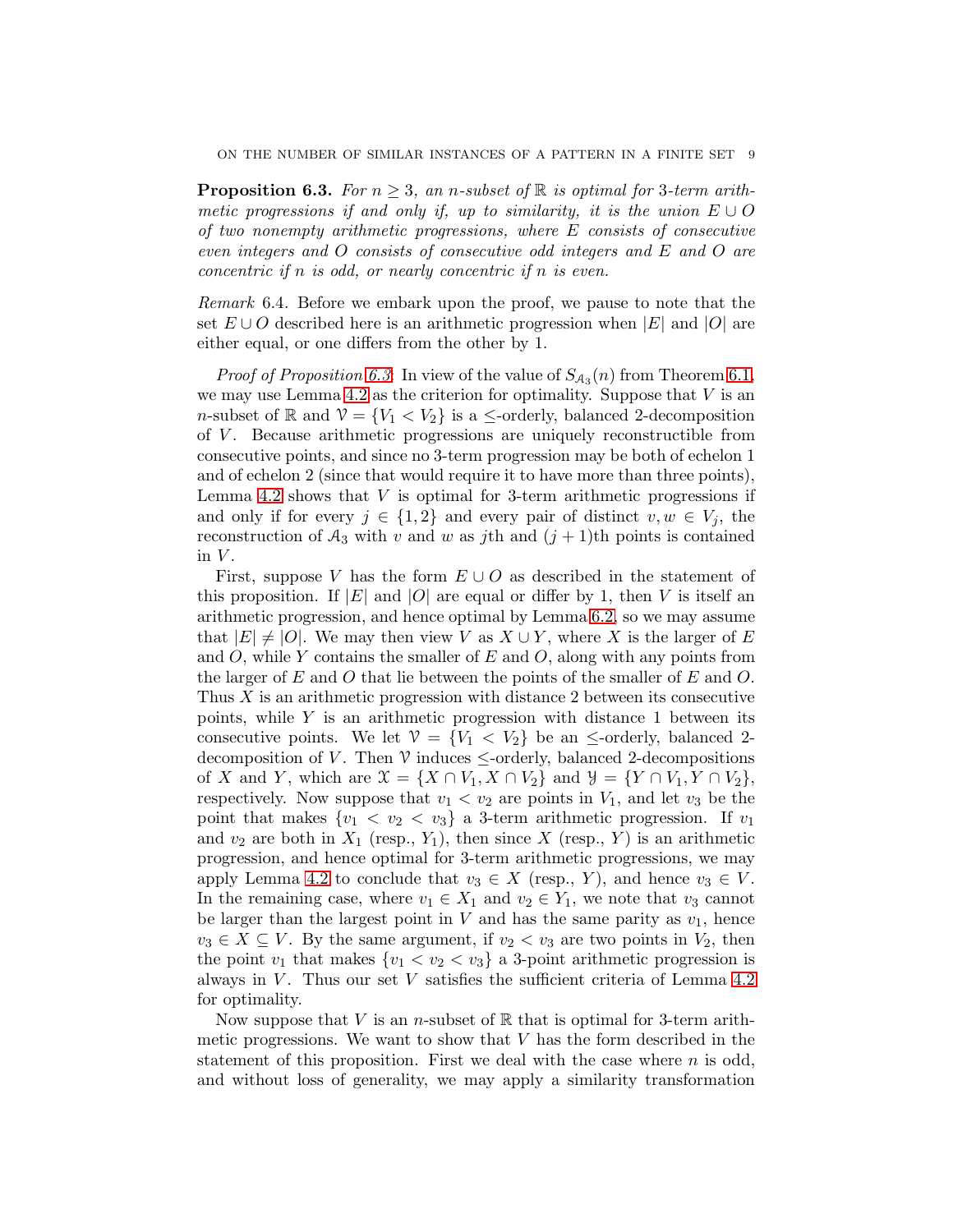so that the middle point of  $V$  is 0, and the next point in  $V$  is 1. We let  $V = \{V_1 \lt V_2\}$  be an  $\le$ -orderly, balanced 2-decomposition of V with the negative points in  $V_1$ , and the nonnegative points in  $V_2$ . By Lemma [4.2,](#page-6-2) for every positive  $v_2 \in V_2$ , the 3-term arithmetic progression  $-v_2 < 0 < v_2$  must lie in V, so the point  $-v_2$  must lie in  $V_1$ . Thus V has reflection symmetry about 0.

If  $u < v < w$  are consecutive points in  $V_2$ , then by Lemma [4.2,](#page-6-2) the 3term progression  $2v - w < v < w$  must lie in V, and so  $2v - w \leq u$ , that is,  $w - v \geq v - u$ . So the spacings between consecutive points of  $V_2$  are nondecreasing as we proceed to the right.

If  $1 \le u < v$  are consecutive points in  $V_2$ , then by Lemma [4.2,](#page-6-2) the 3-term progression  $2 - v < 1 < v$  lies in V, so that  $v - 2$  lies in V by reflection symmetry, and so  $u \ge v - 2$ . So the spacing between any two consecutive points of  $V_2$  is no greater than 2.

We also claim that all the points of  $V_2$  are integers: we proceed by induction. The first two elements of  $V_2$  are 0 and 1, so suppose that  $v \in V_2$ with  $v > 1$ , and we know that all elements of  $V_2$  less than v are integers. By Lemma [4.2,](#page-6-2) the arithmetic progression  $2 - v < 1 < v$  lies in V, so that  $|v-2|$  lies in V by reflection symmetry, so  $|v-2|$  must be an element of  $V_2$ less than  $v$ , hence an integer. So  $v$  is an integer.

Thus spacings between any consecutive points of  $V_2$  is always 1 or 2, and these spacings are nondecreasing as we proceed to the right. Since  $V$  has reflection symmetry about 0, we know that  $V$  has the form described in this proposition. This completes the proof when  $n$  is odd.

Now suppose that n is even and V is an n-subset of  $\mathbb R$  optimal for 3term arithmetic progressions. Then the technical Lemma [6.6,](#page-11-0) whose proof is delayed to the end of this section, shows that an  $(n-1)$ -set V' obtained from V by removing either the leftmost or rightmost point is optimal for 3-term arithmetic progressions. By applying similarity transformations, we may assume that the rightmost point  $r$  is removed and that  $V'$  has the form described in the statement of this proposition, with 0 being the middle point of  $V'$ . Then  $V'$  contains the point 1 since the set of odd points in  $V'$  is nonempty and centered at 0. Let  $r'$  be the rightmost point of  $V'$ . A  $\leq$ -orderly, balanced 2-decomposition  $\mathcal{V} = \{V_1 \lt V_2\}$  of V places all the nonpositive points into  $V_1$  and all the positive points into  $V_2$ .

In view of Lemma [4.2,](#page-6-2) the 3-term progression  $2 - r < 1 < r$  lies in V, so  $2 - r \in V'$ . Thus r must be an integer, and by reflection symmetry in V', we must have  $r - 2 \le r'$ , that is  $r \in \{r' + 1, r' + 2\}$ . It is immediate that  $V' \cup \{r'+2\}$  is of the form described in the proposition, so we are done if  $r = r' + 2$ . If  $r = r' + 1$ , then by Lemma [4.2,](#page-6-2) the 3-term progression  $r'-1 < r' < r$  is contained in V, so then V' must consist of all consecutive integers from  $-r'$  to r', and then it is clear that  $V = V' \cup \{r\}$  is of the form described in the proposition.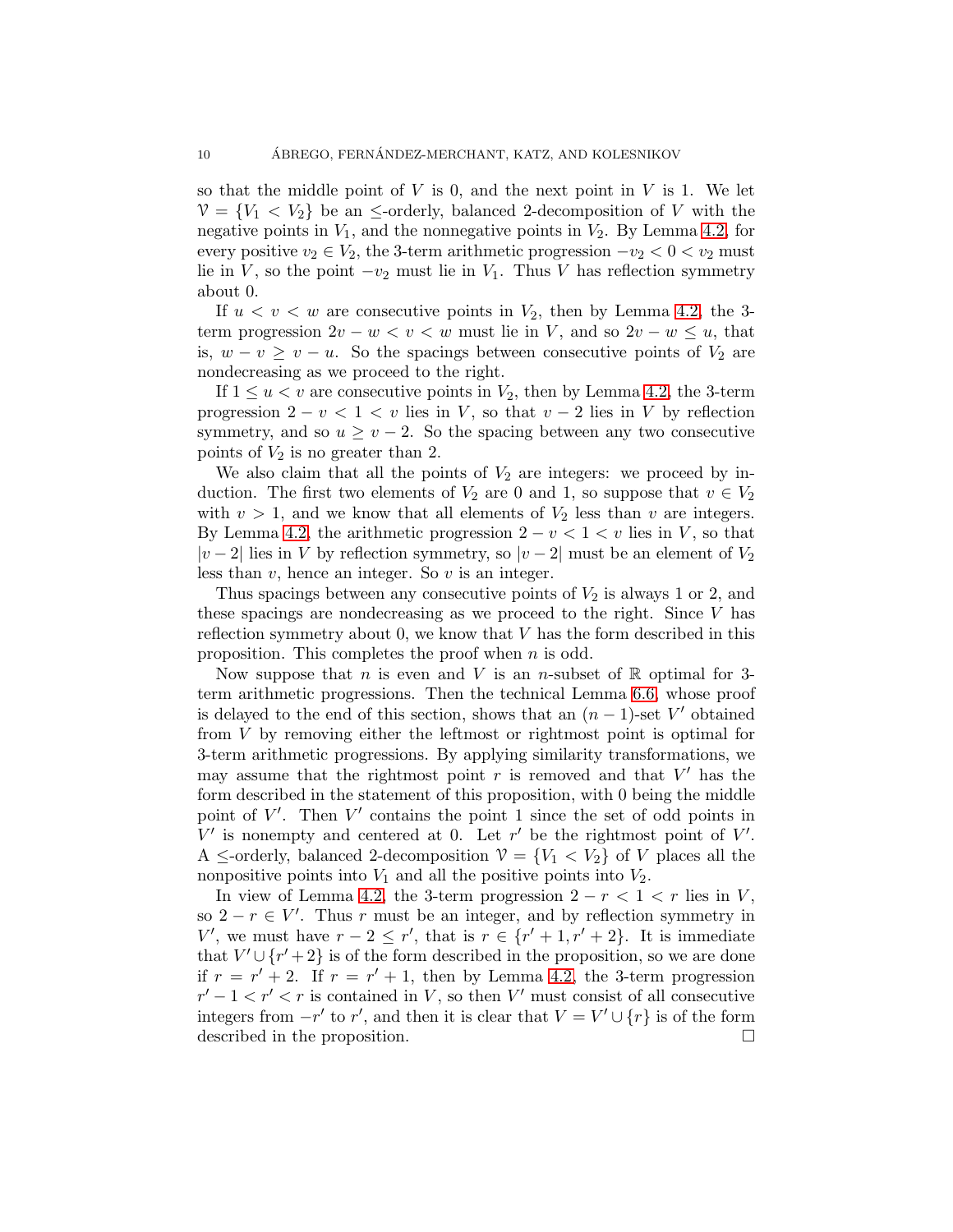<span id="page-10-0"></span>**Proposition 6.5.** *For*  $n \geq k \geq 4$ *, an n*-subset V of R *is optimal for* k-term *arithmetic progressions if and only if, up to similarity,* V *is an arithmetic progression or* k − 1 *divides* n *and* V *is an arithmetic progression with the second point deleted.*

*Proof.* We first analyze all optimal sets V for 4-term arithmetic progressions. Suppose that V is such an n-subset of R and  $n \geq 4$ . Let  $\mathcal{V} = \{V_1 < V_2 < V_3\}$ with  $|V_2| \geq 2$  be an  $\leq$ -orderly, balanced 3-decomposition of V. The technical Lemma [6.7](#page-12-0) below shows that if we remove  $V_3$  from V, then we are left with an optimal set for 3-term arithmetic progressions. Since  $V_1 \cup V_2$  is optimal for 3-term arithmetic progressions, Proposition [6.3](#page-8-0) tells us that without loss of generality, we may take  $V_1 \cup V_2$  to be the union of a set E of consecutive even integers and a set O of consecutive odd integers, which either have a common center c (if  $|E \cup O|$  is odd) or E and O have distinct centers d and  $d+1$  in some order.

We now prove that the distance between the leftmost two points of  $V_2$  is 1. Since  $V_1 \cup V_2 = E \cup O$  and E and O are nonempty,  $V_1 \cup V_2$  contains a set of three consecutive integers. The integers are  $c - 1, c, c + 1$  if  $|E \cup O|$ is odd or one of  $d-1, d, d+1$  or  $d, d+1, d+2$  if  $|E \cup O|$  is even. Then the three consecutive points are either the two rightmost of  $V_1$  and the one leftmost of  $V_2$  or the one rightmost of  $V_1$  and the two leftmost of  $V_2$ . The first case implies the second one, since if the rightmost two points of  $V_1$ have a spacing 1, then the leftmost two points of  $V_2$  will complete a 4-term arithmetic progression with the former two points. So we know that distance between the leftmost two points of  $V_2$  is 1.

By Lemma [6.7,](#page-12-0) the union of  $V_2$  and  $V_3$  is optimal for 3-term arithmetic progressions. Now since the leftmost two points of  $V_2 \cup V_3$  are at distance 1, it follows from Proposition [6.3](#page-8-0) that  $V_2 \cup V_3$  is either an arithmetic progression, or an arithmetic progression with the second-to-last point removed. Similarly,  $V_1 \cup V_2$  is either an arithmetic progression or an arithmetic progression with the second point removed. By technical Lemma [6.8](#page-12-1) below, V is either an arithmetic progression or else an arithmetic progression with either the second point or the second-to-last point (but not both) removed, and these latter two cases can only occur if  $3 \mid n$ . Conversely, Lemma [6.8](#page-12-1) shows that sets  $V$  with these forms really are optimal for 4-term arithmetic progressions.

Now we analyze all optimal sets for  $k$ -term arithmetic progressions where  $k \geq 5$ . For  $n \geq k$ , let  $\mathcal{V} = \{V_1 < V_2 < \ldots < V_{k-1}\}$  be an  $\leq$ -orderly, balanced  $(k-1)$ -decomposition of a *n*-subset V of R, where we insist  $|V_2| \geq 2$ . Then  $V' = V_1 \cup \ldots \cup V_{k-2}$  and  $V'' = V_2 \cup \ldots \cup V_{k-1}$  are optimal for  $(k-1)$ -term arithmetic progressions by Lemma [6.7.](#page-12-0) Hence, without loss of generality V ′ is either an arithmetic progression of consecutive integers, or what one obtains by removing either the second or second-to-last point (but not both) from such an arithmetic progression. If the rightmost two points of  $V_{k-2}$ had spacing 2, then  $V''$  would begin with two points at spacing 1, then later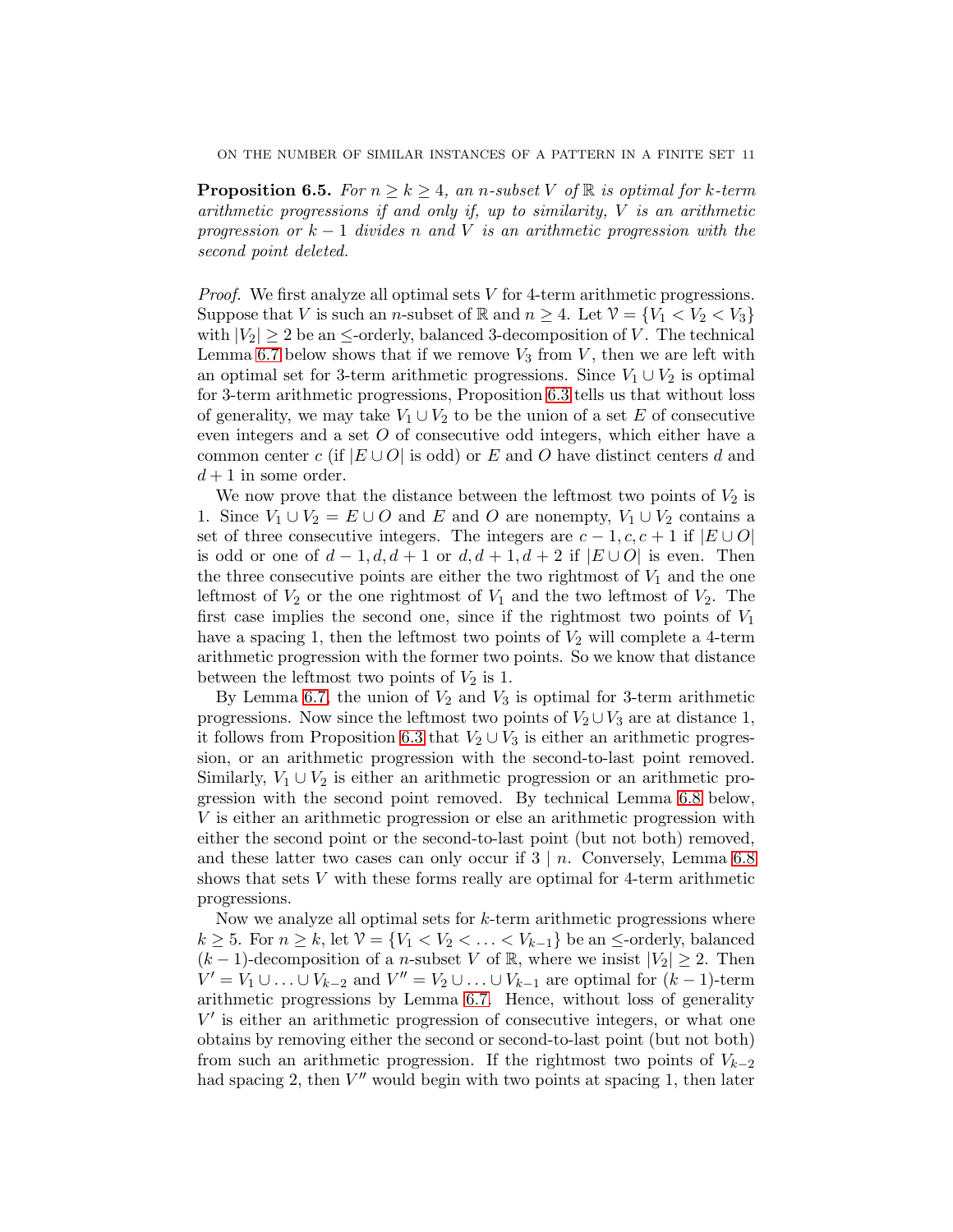would have a spacing of 2 between consecutive points, neither of which would be endpoints, and this would contradict the optimality of  $V''$  for  $(k-1)$ -term arithmetic progressions. So any spacing of 2 between consecutive points in V ′ must be between the leftmost two points. And by a similar argument with  $V''$ , we see that all consecutive points of  $V''$  have spacing 1, except possibly the two rightmost, which can have spacing 2. Thus all consecutive points of V must have spacing 1, except for possible spacings of 2 between the leftmost pair and the rightmost pair. By Lemma [6.8,](#page-12-1) V is either an arithmetic progression or else an arithmetic progression with either the second point or the second-to-last point (but not both) removed, and these latter two cases can only occur if  $k - 1 \mid n$ ). Conversely, Lemma [6.8](#page-12-1) shows that sets V with these forms really are optimal for k-term arithmetic progressions. these forms really are optimal for k-term arithmetic progressions.

We close with the technical lemmata used to prove the two propositions above.

<span id="page-11-0"></span>Lemma 6.6. *Let* V *be a* n*-subset of* R *that is optimal for* 3*-term arithmetic progressions. Then either the*  $(n-1)$ *-set obtained by removing the leftmost point of* V *or the*  $(n-1)$ *-set obtained by removing the rightmost point of* V *is optimal for* 3*-term arithmetic progressions.*

*Proof.* Let  $V = \{V_1 < V_2\}$  be a  $\leq$ -orderly, balanced 2-decomposition of V, with  $|V_1| \geq |V_2|$ . By Lemma [4.2,](#page-6-2) we see that any pair of points in  $V_1$  (resp.,  $V_2$ ) are the leftmost (resp., rightmost) two points of a 3-term progression in  $V$ .

Suppose that the leftmost point  $\ell$  of V is such that there is no 3-term progression  $\ell < u < v$  with  $u, v \in V_2$ . Then let  $V' = V \setminus {\ell}$  with  $\leq$ -orderly, balanced 2-decomposition  $\mathcal{V}' = \{V_1 \setminus \{\ell\}, V_2\}$ , and we see that any pair of points in  $V_1 \setminus {\ell}$  (resp.,  $V_2$ ) are the leftmost (resp., rightmost) two points of a 3-term progression in  $V'$ , so  $V'$  is optimal by Lemma [4.2.](#page-6-2)

Now suppose that the leftmost point  $\ell$  of V is such that  $\ell < m < r$  is a 3-term progression with  $m, r \in V_2$ . Then m and r must respectively be the leftmost and rightmost points of  $V_2$ , for otherwise Lemma [4.2](#page-6-2) would dictate that the leftmost and rightmost points of  $V_2$  would be a part of a 3-term progression in  $V$ , and that progression would need to involve a point to the left of  $\ell$ , which is absurd.

We set  $V' = V \setminus \{r\}$ , and claim that it is optimal for 3-term arithmetic progressions. For any  $u < v \in V_1$ , we claim that the point w that makes  $u < v < w$  a 3-term arithmetic progression is in V'. For by Lemma [4.2,](#page-6-2)  $w \in V$ , and  $w = 2v - u$ , with  $v < m$  and  $u \ge \ell$ , so that  $w < 2m - \ell = r$ (since  $\ell < m < r$  is an arithmetic progression).

If *n* is even, then set  $\mathcal{V}' = \{V_1, V_2 \setminus \{r\}\}\$ , which is a  $\leq$ -orderly, balanced 2decomposition of V', and we see that any pair of points in  $V_1$  (resp.,  $V_2 \setminus \{r\}$ ) are the leftmost (resp., rightmost) two points of a 3-term progression in  $V'$ , so  $V'$  is optimal by Lemma [4.2.](#page-6-2)

If *n* is odd, let *y* be the rightmost point of  $V_1$ , and set  $W = \{W_1 < W_2\}$ with  $W_1 = V_1 \setminus \{y\}$  and  $W_2 = V_2 \cup \{y\}$ , which is a  $\le$ -orderly, balanced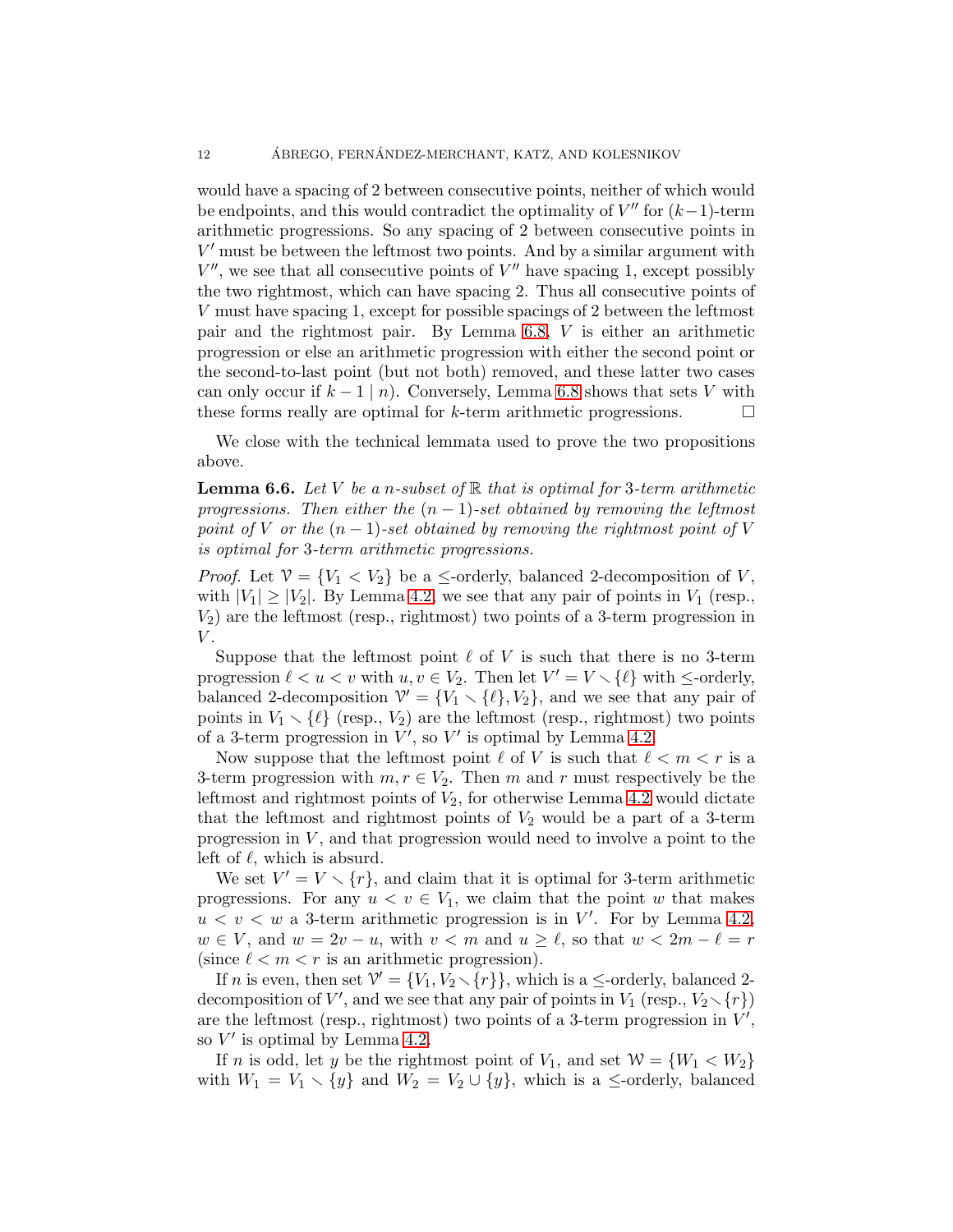2-decomposition of V with  $|W_2| > |W_1|$ . Then set  $\mathcal{W}' = \{W_1, W_2 \setminus \{r\}\},\$ which is a  $\le$ -orderly, balanced 2-decomposition of  $V' = V \setminus \{r\}$ . By Lemma [4.2,](#page-6-2) any pair  $v < w$  of points in  $W_2$  form the rightmost two points of a 3term arithmetic progression in V, so any pair  $v < w$  of points in  $W_2 \setminus \{r\}$ for the rightmost two points of a 3-term arithmetic progression in  $V'$ . By the paragraph before the previous one, we know that every pair of points in  $W_1 = V_1 \setminus \{y\}$  form the leftmost two points of a 3-term arithmetic progression in  $V'$ . Thus Lemma [4.2](#page-6-2) shows that  $V'$  is optimal for 3-term arithmetic progressions.

<span id="page-12-0"></span>Lemma 6.7. *If* V *is a finite subset of* R *that is optimal for* k*-term arithmetic progressions, and*  $V = \{V_1 < \cdots < V_{k-1}\}\$  *is a*  $\le$ *-orderly, balanced*  $(k-1)$ *decomposition of V*, *then both*  $\bigcup_{j=1}^{k-2}V_j$  *and*  $\bigcup_{j=2}^{k-1}V_j$  *are optimal for*  $(k-1)$ *term arithmetic progressions.*

*Proof.* Let  $V' = \bigcup_{j=1}^{k-2}$  with  $\leq$ -orderly, balanced  $(k-2)$ -decomposition  $V' =$  ${V_1 < \cdots < V_{k-2}}$ . By Lemma [4.2,](#page-6-2) for a pair of points p and q in the subset  $V_j$  of V', there is a k-term arithmetic progression P in V that contains these points and is only of echelon i in  $\mathcal V$  for  $i = j$ . Note that  $P' = P \setminus (P \cap V_{k-1})$ is an arithmetic progression of some length that is of echelon  $j$  in  $V'$ . If  $P'$ has fewer than  $k-1$  points, then it must be true that more than one point of P is in  $V_{k-1}$ , which implies that P is both of echelon  $k-1$  and echelon j in  $\mathcal{V}$ , contradicting Lemma [4.2.](#page-6-2) Hence  $P'$  is an arithmetic progression of at least  $k-1$  terms contained in V'. By Lemma [4.2,](#page-6-2) V' is optimal for  $k-1$ -term arithmetic progressions. By the same reasoning,  $\cup_{j=2}^{k-1} V_j$  is also optimal for  $(k - 1)$ -term arithmetic progressions.

<span id="page-12-1"></span>**Lemma 6.8.** Let  $n \geq k \geq 4$ . Let V be an n-subset of R that is either *an arithmetic progression, or else an arithmetic progression with the second point* p *or the second-to-last point* q *(or both) removed. Then* V *is optimal for* k*-term arithmetic progressions if and only if (i)* V *is an arithmetic progression or (ii)* k − 1 *divides* n *and* V *is an arithmetic progression with only one of* p *or* q *removed.*

*Proof.* We can assume, without loss of generality, that  $V \subseteq \mathbb{Z}$ , that the first element of  $V$  is 0, and the smallest spacing between any two consecutive elements of V is 1. Write  $n = (k-1)q + r$  with  $0 \le r < k-1$ .

We already know from Theorem  $6.1$  and Lemma  $6.2$  that if  $V$  is an arithmetic progression, then it is optimal for k-term arithmetic progressions.

Now we assume that  $V$  is obtained from an arithmetic progression by removing only the second point, so that  $V = \{0, 2, 3, ..., n\}$ . Assume V is optimal for k-term arithmetic progressions.

If  $0 < r < k - 1$ , let  $\mathcal{V} = \{V_1 < \cdots < V_{k-1}\}\$  be a  $\le$ -orderly, balanced  $(k-1)$ -decomposition of V, such that  $V_1 = \{0, 2, 3, \ldots, q+1\}$ . If we consider the k-term arithmetic progression beginning with 0 and  $q + 1$ , its rightmost point is  $(k-1)(q+1) = (k-1)q + (k-1) > (k-1)q + r = n$ , which must be contained in V by Lemma [4.2,](#page-6-2) which is absurd.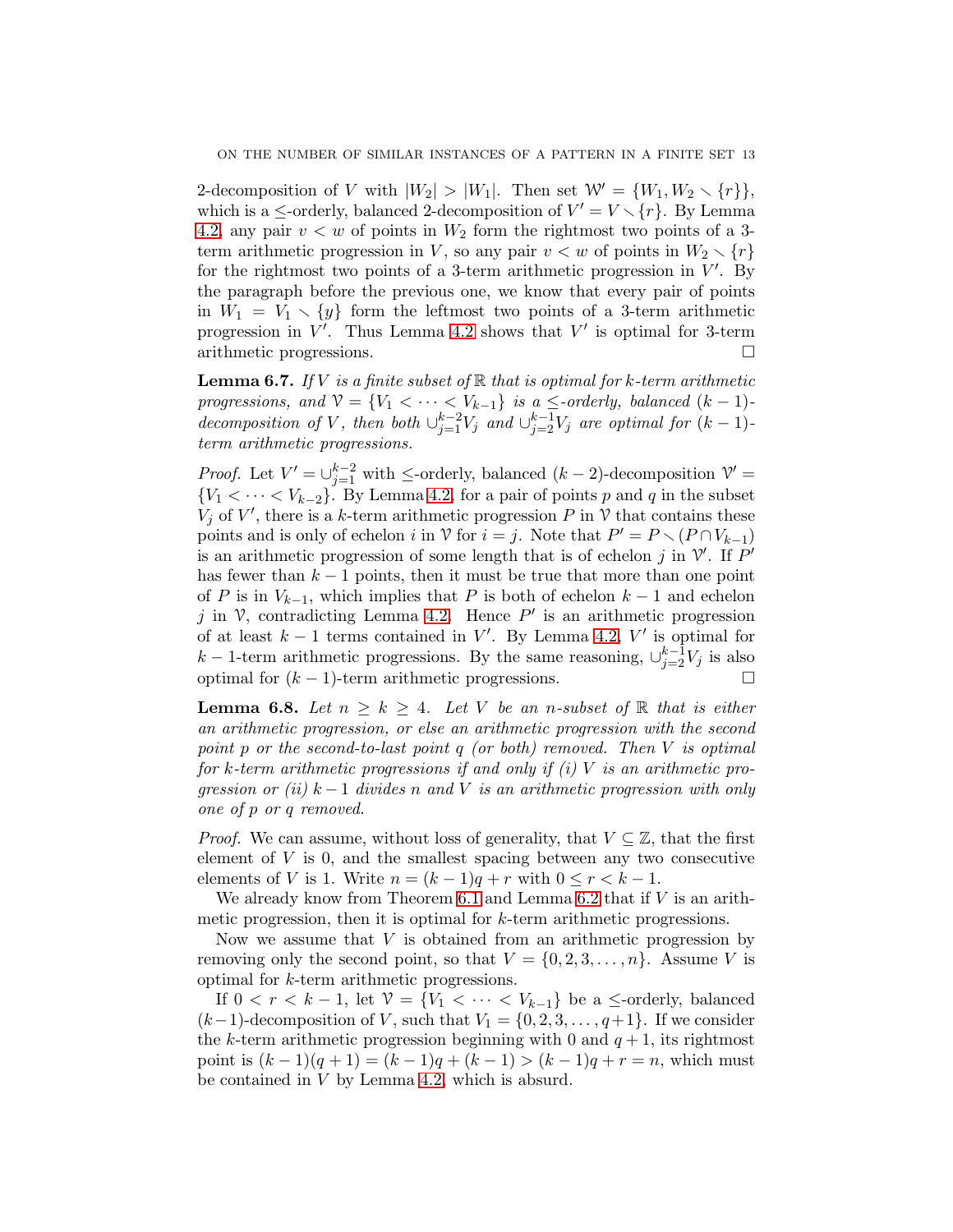On the other hand, if  $r = 0$ , then it is not difficult to use Lemma [4.2](#page-6-2) to show that  $V = \{0, 2, 3, \ldots, (k-1)q\}$  is in fact optimal for k-term arithmetic progressions. By symmetry, we have also covered the cases where  $V$  is obtained from an arithmetic progression by only removing the second-tolast point.

Now we assume that  $v$  is obtained from an arithmetic progression by removing both the second point and the second-to-last point, so that  $V =$  ${0, 2, 3, \ldots, n-2, n-1, n+1}$ . Assume V is optimal for k-term arithmetic progressions. Recall that we are writing  $n = (k-1)q + r$  with  $0 \le r < k-1$ .

If  $r = 0$ , let  $\mathcal{V} = \{V_1 < \cdots < V_{k-1}\}$  be a  $\leq$ -orderly, balanced  $(k-1)$ decomposition of V, in which  $V_1 = \{0, 2, 3, \ldots, q\}$ . If we consider the k-term arithmetic progression beginning with  $0$  and  $q$ , then its rightmost point is  $(k-1)q = n$ , so Lemma [4.2](#page-6-2) says that n must lie in V, which is absurd.

If  $0 < r < k-1$ , let  $\mathcal{V} = \{V_1 < \cdots < V_{k-1}\}\$  be a  $\leq$ -orderly, balanced  $(k-1)$ -decomposition of V, such that  $V_1 = \{0, 2, 3, \ldots, q\}$  and  $V_2 = \{q +$  $1, q+2, \ldots, 2q+1$ . If we consider the k-term arithmetic progression whose second and third points are  $q+1$  and  $2q+1$ , then the first point must be 1, so Lemma [4.2](#page-6-2) says that 1 must lie in V, which is absurd.  $\square$ 

# 7. Commensurable Patterns in the Line

<span id="page-13-0"></span>Here the universe U is the line R, and our equivalence relation  $\sim$  is direct similarity. A *commensurable pattern*  $\mathcal{P}$  in  $\mathbb{R}$  is one such that for  $P \in \mathcal{P}$ , all the distances between pairs in  $P$  are commensurable, that is, are related by rational ratios. Equivalently,  $P$  is commensurable if it contains some  $P \subseteq \mathbb{Z}$ . Or yet again, P is commensurable if its instances are subsets of arithmetic progressions. Indeed if  $P \in \mathcal{P}$ , there is a unique arithmetic progression A of minimum cardinality such that  $P \subseteq A$ . We call this A the *enveloping arithmetic progression* for P, and of course the set of all enveloping arithmetic progressions of elements of P is itself a pattern, called the *enveloping pattern for*  $\mathcal{P}$ . For a positive  $\ell$ , we let  $\mathcal{A}_{\ell}$  be the pattern consisting of  $\ell$ -term arithmetic progressions.

<span id="page-13-1"></span>Theorem 7.1. *Let* P *be a commensurable* k*-pattern on* R*, and suppose that*  $A_{\ell}$  is the enveloping pattern for  $P$ . If  $n \in \mathbb{N}$  and r and s are respectively the *remainders when n is divided by*  $k - 1$  *and*  $\ell - 1$ *, then* 

$$
\frac{(n-s)(n+s-\ell+1)}{2\ell-2} \leq S_{\mathcal{P}}(n) \leq \frac{(n-r)(n+r-k+1)}{2k-2}.
$$

*Proof.* The right side of the inequality follows directly from Lemma [4.2,](#page-6-2) which gives an upper bound on the maximum number of instances of a k-pattern  $P$  in an *n*-subset of  $\mathbb{R}$ .

Now let  $A = \{p \leq \cdots \leq q\}$  and  $A' = \{p' \leq \cdots \leq q'\}$  be distinct  $\ell$ term arithmetic progressions in  $R$ . Then they are enveloping arithmetic progressions for distinct instances of the commensurable pattern  $\mathcal{P}$ :  $P =$  $\{p \leq \cdots \leq q\}$  and  $P' = \{p' \leq \cdots \leq q'\}$ . We see that in a given set, there are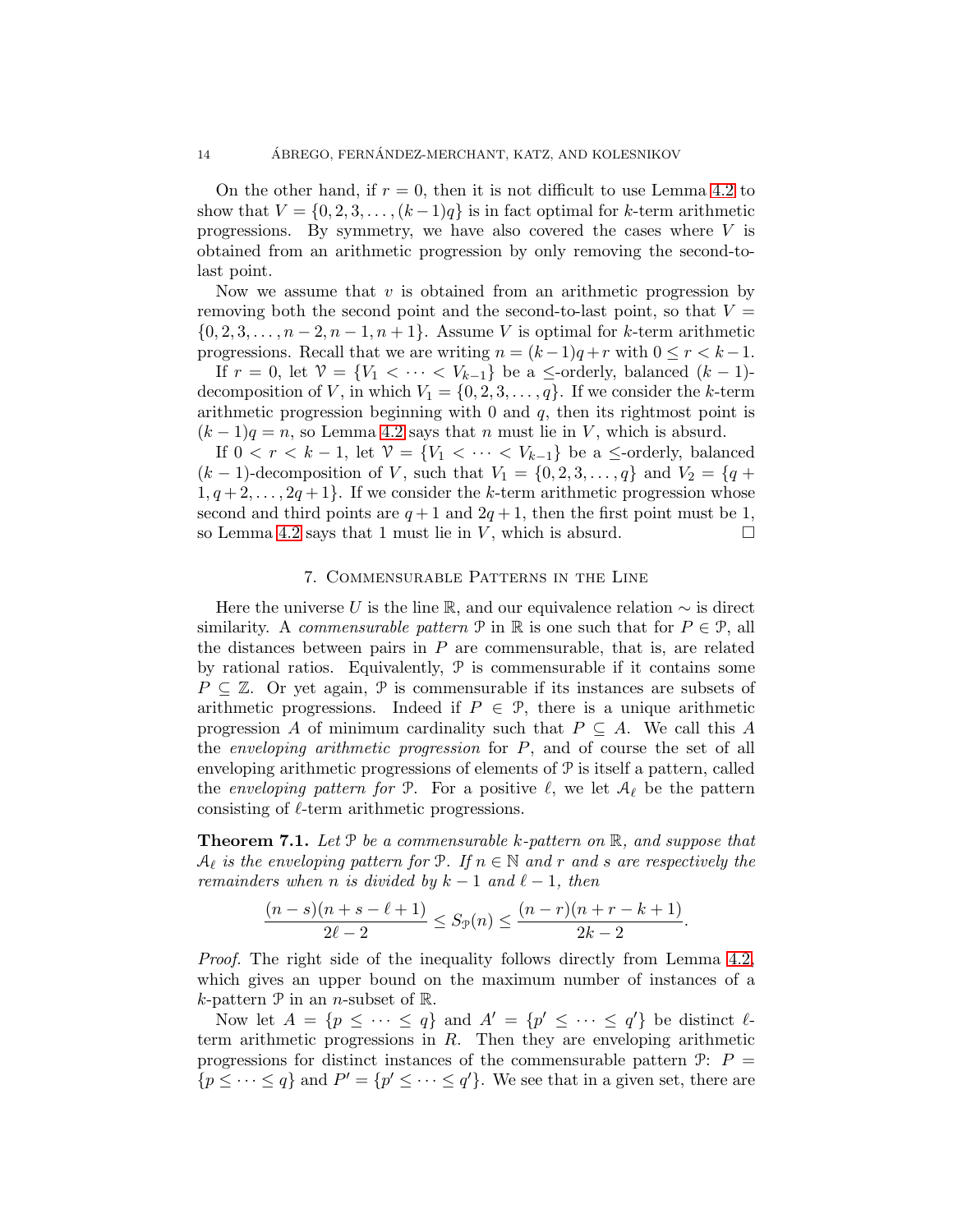at least as many instances of  $P$  as there are  $\ell$ -term arithmetic progressions, so that  $S_{\mathcal{A}_{\ell}}(n) = (n - s)(n + s - \ell + 1)/(2\ell - 2) \le S_{\mathcal{P}}(n)$ .

We now explore the commensurable pattern  $P$  containing  $\{0, 1, 3\}$ . The enveloping pattern is  $A_4$ . We know from Theorem [7.1](#page-13-1) that  $S_{A_4}(n) \leq$  $S_{\mathcal{P}}(n) \leq S_{\mathcal{A}_3}(n)$ . Note from Theorem [6.1](#page-7-4) that  $\lim_{n\to\infty} S_{\mathcal{A}_4}(n)/n^2 = 1/6$ and  $\lim_{n \to \infty} S_{\mathcal{A}_3}(n)/n^2 = 1/4.$ 

We now construct a family of sets  $V_n$  where each  $V_n$  is a set with n points containing  $S_{\mathcal{P}}(V_n) = (3n^2 - 8n)/16$  directly similar copies of  $\{0, 1, 3\}$ . This makes  $\lim_{n\to\infty} S_p(V_n)/n^2 = 3/16$ , which is strictly between the two limits we computed in the previous paragraph using the lower and upper bounds on  $S_{\mathcal{P}}(V_n)$  furnished by Theorem [7.1.](#page-13-1) We now describe our construction  $V_n$ , and then prove our claim that  $S_{\mathcal{P}}(V_n) = (3n^2 - 8n)/16$ .

<span id="page-14-1"></span>**Construction 7.2.** *If*  $n = 96k$  *for any positive integer k, we let*  $V_n$  *be the union of the following four sets:*

$$
M_0 = 6\mathbb{Z} \cap [0, 108k],
$$
  
\n
$$
M_1 = (1 + 6\mathbb{Z}) \cap [72k + 1, 144k - 5],
$$
  
\n
$$
M_3 = (3 + 6\mathbb{Z}) \cap [3, 324k - 9], and
$$
  
\n
$$
M_5 = (5 + 6\mathbb{Z}) \cap [72k - 1, 144k - 7],
$$

*or equivalently*

 $M_0 = \{6a : 0 \le a \le 18k\},\$  $M_1 = \{6a + 1 : 12k \le a \le 24k - 1\},\$  $M_3 = \{6a + 3 : 0 \le a \le 54k - 2\}, and$  $M_5 = \{6a - 1 : 12k \le a \le 24k - 1\}.$ 

We show the smallest example of this construction in Figure [4,](#page-14-0) with points drawn as vertical strokes to make them easier to discern.

# 

<span id="page-14-0"></span>FIGURE 4. Construction [7.2](#page-14-1) with  $k = 1$  (points drawn as vertical strokes)

**Proposition 7.3.** If  $P$  *is the pattern containing*  $\{0, 1, 3\}$ *, and*  $V_n$  *is the*  $n$ -point set  $V_n$  described in Construction [7.2,](#page-14-1) then  $S_{\mathcal{P}}(V_n) = (3n^2 - 8n)/16$ .

*Proof.* To compute  $S_{\mathcal{P}}(V_n)$  we first note that by choosing the congruence classes modulo 6 of the first two points of any  $P \in \mathcal{P}$ , the class of the third point of  $P$  is fixed. For example, if we choose the first two points congruent to 5 (mod 6), then the third point must also be of the same class. Hence the  $4 \times 4$  cases for the respective congruence classes of the three points are  $(0, 0, 0), (0, 1, 3), (0, 3, 3), (0, 5, 3), (1, 0, 4), (1, 1, 1), (1, 3, 1), (1, 5, 1),$  $(3, 0, 0), (3, 1, 3), (3, 3, 3), (3, 5, 3), (5, 0, 2), (5, 1, 5), (5, 3, 5), \text{ and } (5, 5, 5).$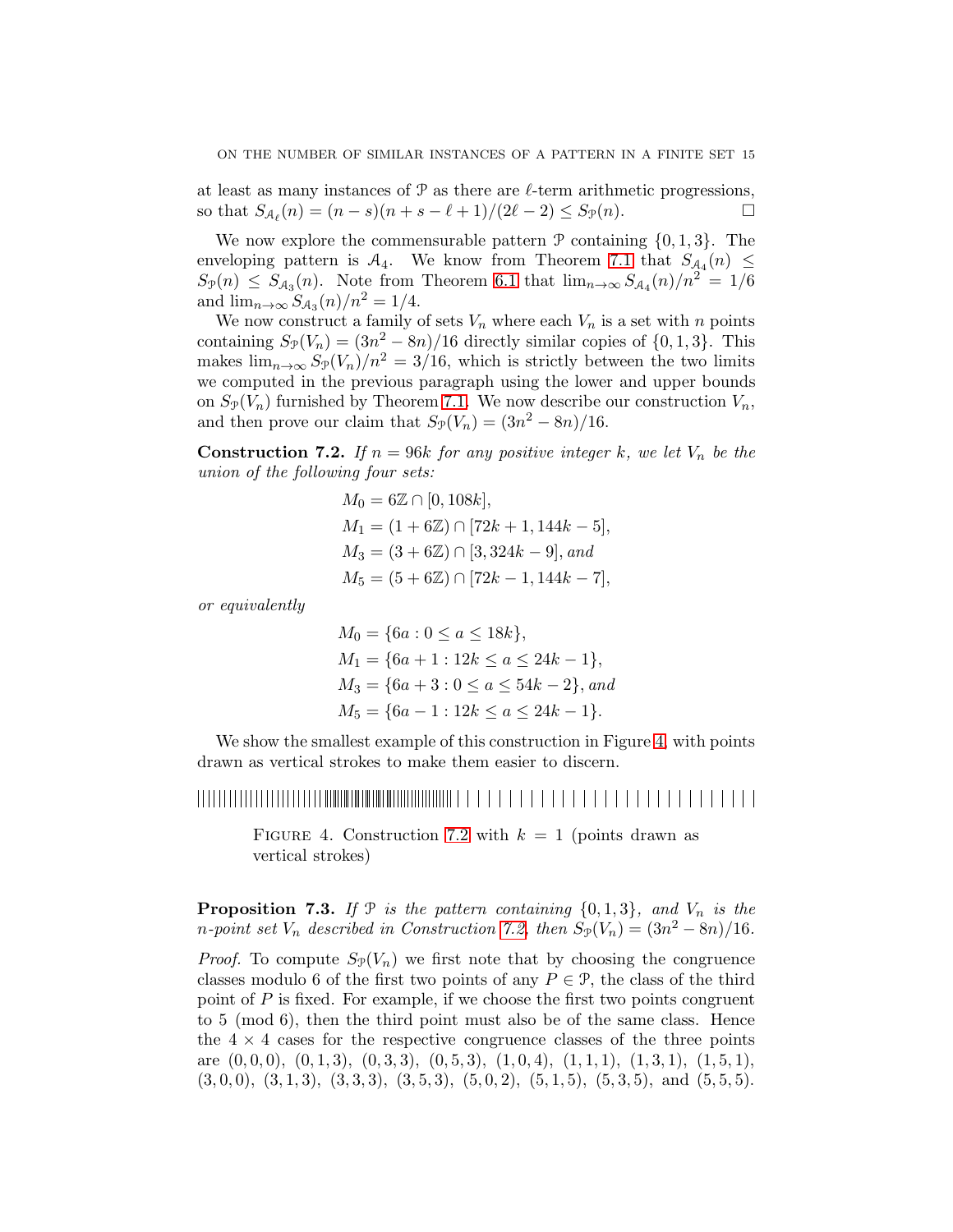Henceforth we omit  $(1, 0, 4)$  and  $(5, 0, 2)$ , as none of the points in  $V_n$  are congruent to 4 or to 2 (mod 6).

To compute the number of instances  $\{p_1 < p_2 < p_3\}$  of  $\mathcal{P}$  in  $V_n$  with  $(p_1, p_2, p_3) \equiv (a, b, c) \pmod{6}$  for a given triple  $(a, b, c)$ , one counts lattice points in regions of  $\mathbb{Z}^2$  defined by a system of inequalities. For example, if  $n = 96k$  and  $(a, b, c) = (0, 5, 3)$ , we could represent each instance  $\{p_1 < p_2 < c\}$  $p_3$  of P with

$$
p_1 = 6x
$$
  
\n
$$
p_2 = 6y - 1
$$
  
\n
$$
p_3 = 3p_2 - 2p_1 = 6(3x - 2y - 1) + 3,
$$

subject to the inequalities

$$
x < y,
$$
  
\n
$$
0 \le x \le 18k,
$$
  
\n
$$
12k \le y \le 24k - 1, \text{ and}
$$
  
\n
$$
0 \le 3y - 2x - 1 \le 54k - 2.
$$

The first inequality makes sure that  $p_1 < p_2$ , and the remaining three inequalities make sure that  $p_1$ ,  $p_2$ , and  $p_3$  are in the ranges prescribed for their respective congruence classes, as described in Construction [7.2.](#page-14-1)

In this way we calculate the following number of instances  $\{p_1 < p_2 < p_3\}$ of  $P$  in  $V_n$ . The results for every instance with the corresponding triple  $(p_1, p_2, p_3) \pmod{6}$  are described in the following table:

| number of instances | $(p_1, p_2, p_3) \pmod{6}$ |  |  |
|---------------------|----------------------------|--|--|
| $54k^2 - 3k$        | (0,0,0)                    |  |  |
| $171k^2 + 6k$       | (0, 1, 3)                  |  |  |
| $270k^2 + 9k$       | (0,3,3)                    |  |  |
| $171k^2 + 3k - 1$   | (0, 5, 3)                  |  |  |
| $24k^2 - 6k$        | (1,1,1)                    |  |  |
| $24k^2 + 2k$        | (1,3,1)                    |  |  |
| $24k^2 - 2k$        | (1, 5, 1)                  |  |  |
| $54k^2 + 3k$        | (3,0,0)                    |  |  |
| $189k^2 - 6k$       | (3,1,3)                    |  |  |
| $486k^2 - 45k + 1$  | (3,3,3)                    |  |  |
| $189k^2 - 3k$       | (3, 5, 3)                  |  |  |
| $24k^2 + 2k$        | (5,1,5)                    |  |  |
| $24k^2 - 2k$        | (5,3,5)                    |  |  |
| $24k^2 - 6k$        | (5, 5, 5)                  |  |  |

If we add up all the counts, we get  $1728k^2 - 48k$ , or equivalently  $(3n^2 - 8n)/16$ for the total number of instances of  $\mathcal{P}$  in  $V_n$ .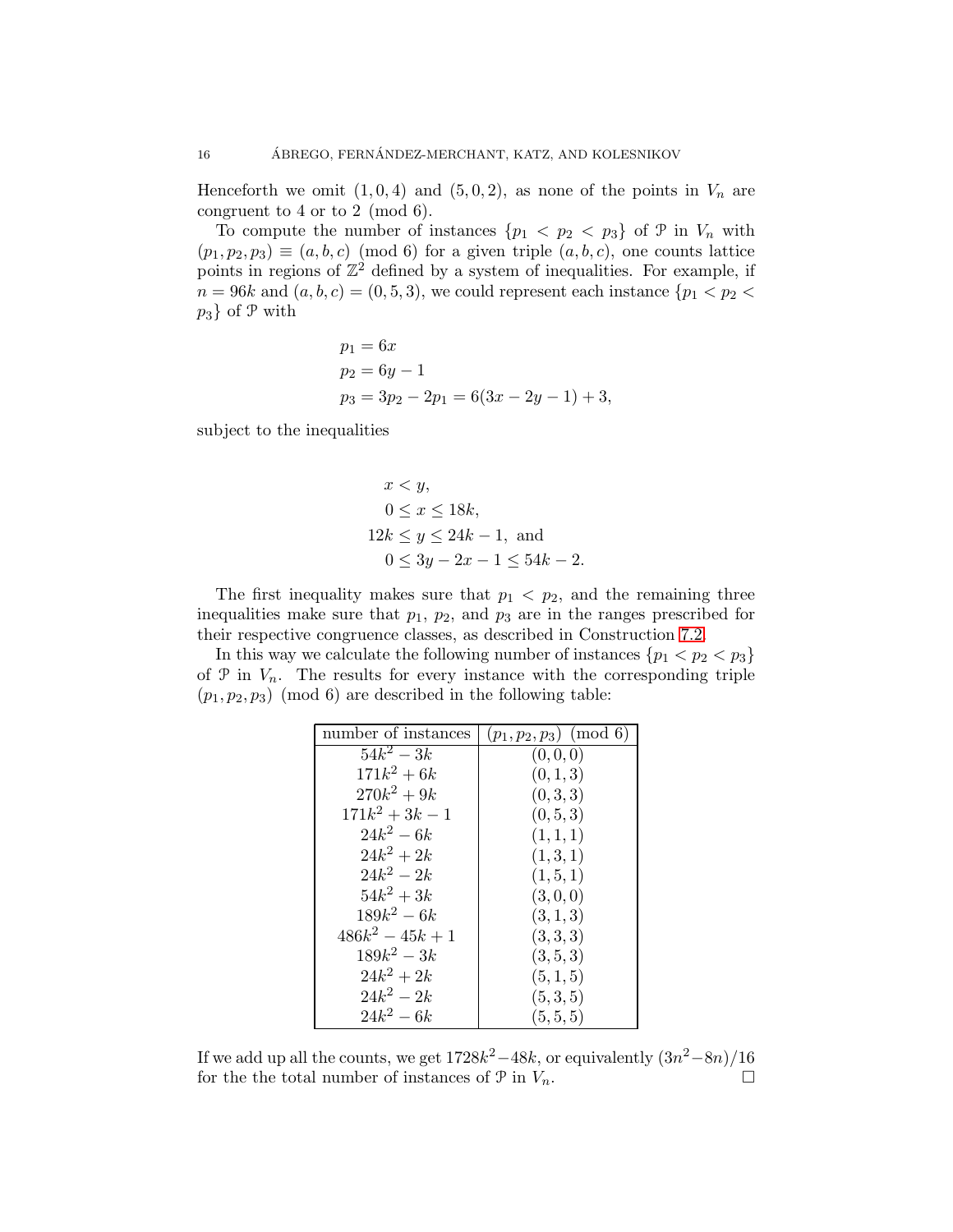#### 8. Equilateral Triangles in the Plane

<span id="page-16-0"></span>In this section we explore  $S_{\mathcal{E}}(n)$ , where U is the Euclidean plane (identified with  $\mathbb{C}$ ), V is a finite subset, and  $\mathcal{E}$  is the pattern of vertices of an equilateral triangle. Our order relation on  $\mathbb C$  is lexicographic ordering:  $y \prec z$  means that either (i)  $\text{Re}(y) < \text{Re}(z)$  or (ii)  $\text{Re}(y) = \text{Re}(z)$  and  $\text{Im}(y) < \text{Im}(z)$ . This order relation respects addition, so if  $y \prec y'$  and  $z \preceq z'$ , then  $y + z \prec y' + z'$ .

If u and v are distinct points in  $\mathbb{C}$ , they are vertices of only two equilateral triangles, and if we let  $w$  and  $w'$  be the respective third vertices of these two triangles, then  $u, w, v$ , and  $w'$  are vertices of a parallelogram with center  $(u + v)/2 = (w + w')/2$ , as shown in Figure [5](#page-16-2) below.



<span id="page-16-2"></span>FIGURE 5. Points u and v are vertices of two equilateral triangles,  $\triangle uvw$  and  $\triangle uvw'$ , which together form a parallelogram with center at  $(u + v)/2 = (w + w')/2$ .

Then the compatibility of our order relation with addition shows that  $\mathcal E$ admits at most one reconstruction from any pair of consecutive points, for neither  $u, v \prec w, w'$  nor  $u, v \succ w, w'$  is consistent with  $(u+v)/2 = (w+w')/2$ .

Since  $\mathcal E$  admits at most one reconstruction from any pair of consecutive points, Theorem [4.1](#page-6-1) immediately tells us that  $S_{\mathcal{E}}(n) \leq n(n-2)/4$  if n is even and  $S_{\mathcal{E}}(n) \leq (n-1)^2/4$  if n is odd, that is,  $S_{\mathcal{E}}(n) \leq |(n-1)^2/4|$  in any case. This observation recovers upper bound on  $S_{\mathcal{E}}(n)$  of [\[2,](#page-22-12) Theorem 1] (given here in [\(1\)](#page-1-1)), which was previously obtained using a much more sophisticated geometric proof.

We shall get an improved upper bound on  $S_{\mathcal{E}}(n)$  by noting that sometimes E admits no reconstruction from a pair of consecutive points. To see this, we define the usual principal value of the argument function Arg:  $\mathbb{C}^* \to (-\pi, \pi]$ .

<span id="page-16-1"></span>Lemma 8.1. *Let* u, v *be distinct points in* C*. Then these are the first two vertices (under ) of precisely one equilateral triangle and last two vertices of precisely one equilateral triangle if*  $Arg(v-u) \in (-5\pi/6, -\pi/6] \cup (\pi/6, 5\pi/6]$ . *Otherwise, they are neither the first two nor the last two vertices of any equilateral triangle.*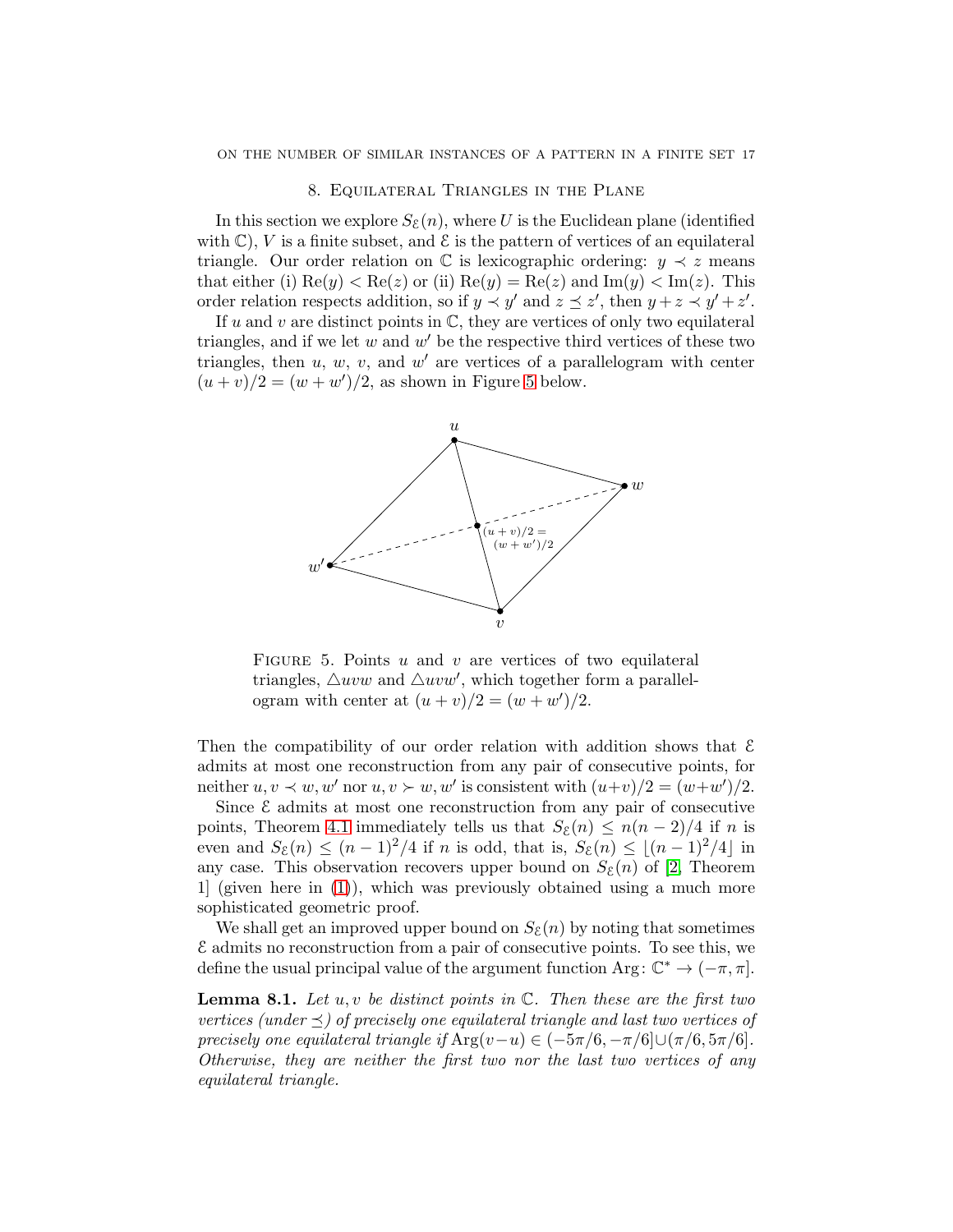One can visualize the result of Lemma [8.1:](#page-16-1) there are always two equilateral triangles with vertices at u and v, but as we vary  $Arg(v - u)$  in Figure [6](#page-17-0) below, we can see which arguments make  $u$  and  $v$  the first and second points (under our lexicographic ordering) of one of these equilateral triangles. Equilateral triangles for which  $u$  and  $v$  are the first and second points are drawn in black, while the rest are drawn in grey.



<span id="page-17-0"></span>FIGURE 6. Equilateral triangles with vertices at  $u$  and  $v$ : in solid black are those that make  $u$  and  $v$  the least two vertices under lexicographical ordering  $\preceq$ .

*Proof of Lemma [8.1:](#page-16-1)* Let  $\zeta_6 = e^{\pi i/3}$ . Then u and v are vertices of only two equilateral triangles, with the third point being either (i)  $w = \zeta_6 u + \overline{\zeta_6} v$  or (ii)  $w' = \zeta_6 u + \zeta_6 v$ .

Note that  $u, v \prec w$  requires  $\text{Re}(w) \ge \text{Re}(u)$  (with  $\text{Im}(w) > \text{Re}(u)$  in case of equality) and  $\text{Re}(w) \ge \text{Re}(v)$  (with  $\text{Im}(w) > \text{Im}(v)$  in case of equality). Since  $\zeta_6 + \zeta_6 = 1$ , this is equivalent to  $\text{Re}(\zeta_6(v - u)) \geq 0$  and  $\text{Re}(-\zeta_6(v - u))$  $(u)$ )  $\geq$  0, with the corresponding imaginary parts strictly positive in cases of equality. These conditions are fulfilled if and only if  $Arg(v-u) \in (\pi/6, 5\pi/6]$ . One can similarly show that  $u, v \succ w'$  under the same conditions, and that  $u, v \prec w'$  if and only if  $Arg(v - u) \in (-5\pi/6, -\pi/6]$ , with  $u, v \succ w$  under the same conditions.  $\Box$ 

Let  $A = (-5\pi/6, -\pi/6] \cup (\pi/6, 5\pi/6]$ , the set of values of Arg $(v - u)$  that admit a reconstruction of  $\mathcal E$  with u and v as consecutive points. To get a good upper bound for  $S_{\mathcal{E}}(V)$  in an *n*-set V, we rotate V in such a way that the first  $\lceil n/2 \rceil$  points of V (with respect to ordering  $\preceq$ ) have many pairs  $(u, v)$  of points with Arg $(v - u) \notin A$ , and the last  $\lfloor n/2 \rfloor$  points of V have many pairs  $(u, v)$  of points with Arg $(u - v) \notin A$ . Thus when we decompose our set V into a balanced  $\preceq$ -orderly 2-decomposition  $V = \{V_1, V_2\}$ , many of the pairs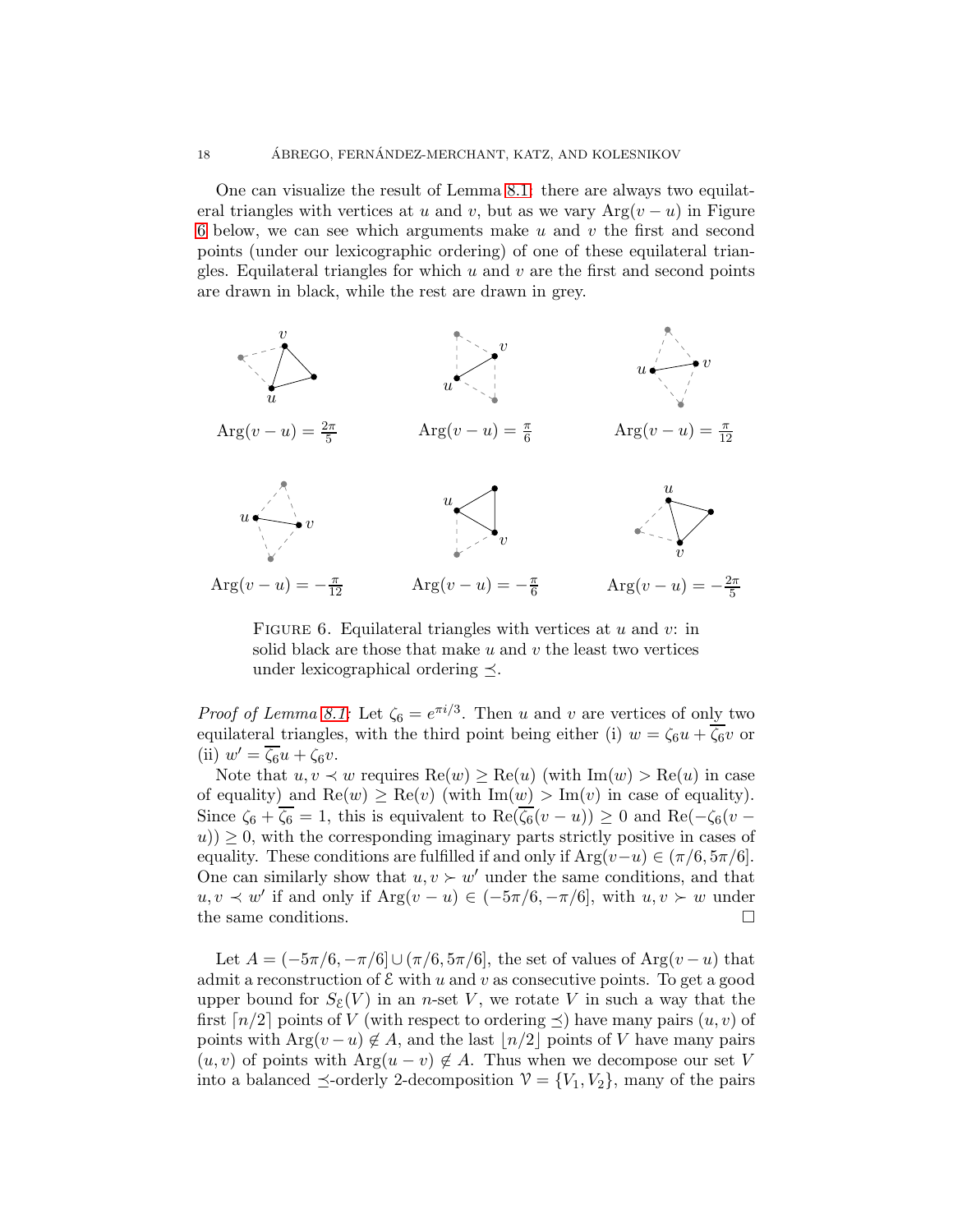in  $V_1$  admit no reconstruction of which they are the first two points, and likewise may of the pairs in  $V_2$  admit no reconstruction of which they are the last two points, so that we may deduct the counts of these "unproductive" pairs from the standard upper bound of  $|(n-1)^2/4|$  implied by Theorem [4.1.](#page-6-1) This requires some care, for as we rotate, points change from being among the first  $\lceil n/2 \rceil$  points of V to being among the last  $\lceil n/2 \rceil$  points of V and vice-versa, that is, our decomposition  $V = \{V_1, V_2\}$  must change (points migrate between  $V_1$  and  $V_2$ ) as we rotate V. We now indicate roughly how we overcome this difficulty, with technical details given later. We eventually shall show that, up to translation and rotation, we may assume that (i) approximately half of the points in  $V$  lie on each side of the y-axis, and (ii) approximately half of the points in V lie on each side of the line  $y = x/\sqrt{3}$ , and (iii) approximately half of the points in  $V$  lie on each side of the line  $y = -x/\sqrt{3}$ . These three lines cut the plane into six compartments, and we call pairs of points lying within the same compartment *intracompartmental pairs*. We then rotate this picture about the origin by angles of 0,  $2\pi/3$ , and  $4\pi/3$ . Each intracompartmental pair  $(u, v)$  will have  $Arg(v - u) \in A$  for two of these rotations, and  $Arg(v - u) \notin A$  for one of these rotations. Thus we may choose a rotation such that at least one-third of the intracompartmental pairs u, v have Arg $(v-u) \notin A$ . Sometimes points lie on the boundaries: such technical issues can be handled naturally using the formalisms that follow.

We define a *direction*  $\zeta$  to be complex number of unit modulus, so the set of directions is the complex unit circle. A *directed line* with direction ζ is line with parameterization  $t \mapsto \zeta t + \eta$  for some  $\eta \in \mathbb{C}$ , where the parameter t ranges over R. Every directed line with direction  $\zeta$  may be uniquely written as  $L(t) = \zeta t + s(-i\zeta)$ , where s is a real scalar uniquely determined by the line L; we call this the *canonical form* of the directed line L. Figure [7](#page-19-0) shows the relation between the directions  $\zeta$  and  $-i\zeta$ , and the parameterization of the directed line  $L(t)$ . Note that  $|s|$  is the distance from L to the origin, and the sign of  $s$  tells us which side of  $L$  the origin lies on. We may thus identify the set of directed lines with the Cartesian product of the unit circle (for  $\zeta$ ) and the real line (for s), and give the directed lines the topology of this product space.

For each direction  $\zeta$ , we define a total ordering relation  $\preceq_{\zeta}$  on  $\mathbb C$  with  $y \preceq_{\zeta} z$  if and only if  $i\overline{\zeta}y \preceq i\overline{\zeta}z$ , where  $\preceq$  is our usual lexicographic ordering on C. Note that  $\preceq_i$  is the same as  $\preceq$ , and for any direction  $\zeta$ , we have  $y \preceq_{-\zeta} z$  if and only if  $y \succeq_{\zeta} z$ . If  $L(t)$  is a directed line with direction  $\zeta$ , then we say  $z \in \mathbb{C}$  lies *to the left* (resp., *to the right*) of  $L(t)$  if  $z \prec_{\zeta} L(t)$  for all  $t \in \mathbb{R}$  (resp.,  $z \succ_{\zeta} L(t)$  for all  $t \in \mathbb{R}$ ). If  $y, z \in \mathbb{C}$  are on the line  $L(t)$ , say  $y = L(t_y)$  and  $z = L(t_z)$ , then we say that y is *below* (resp., *above*) z on L if  $t_y < t_z$  (resp.,  $t_y > t_z$ ). Note that these concepts of left and right, below and above, all correspond to the usual notions when  $L(t) = it$  is the positively directed y-axis, or indeed if  $L$  is any translate thereof.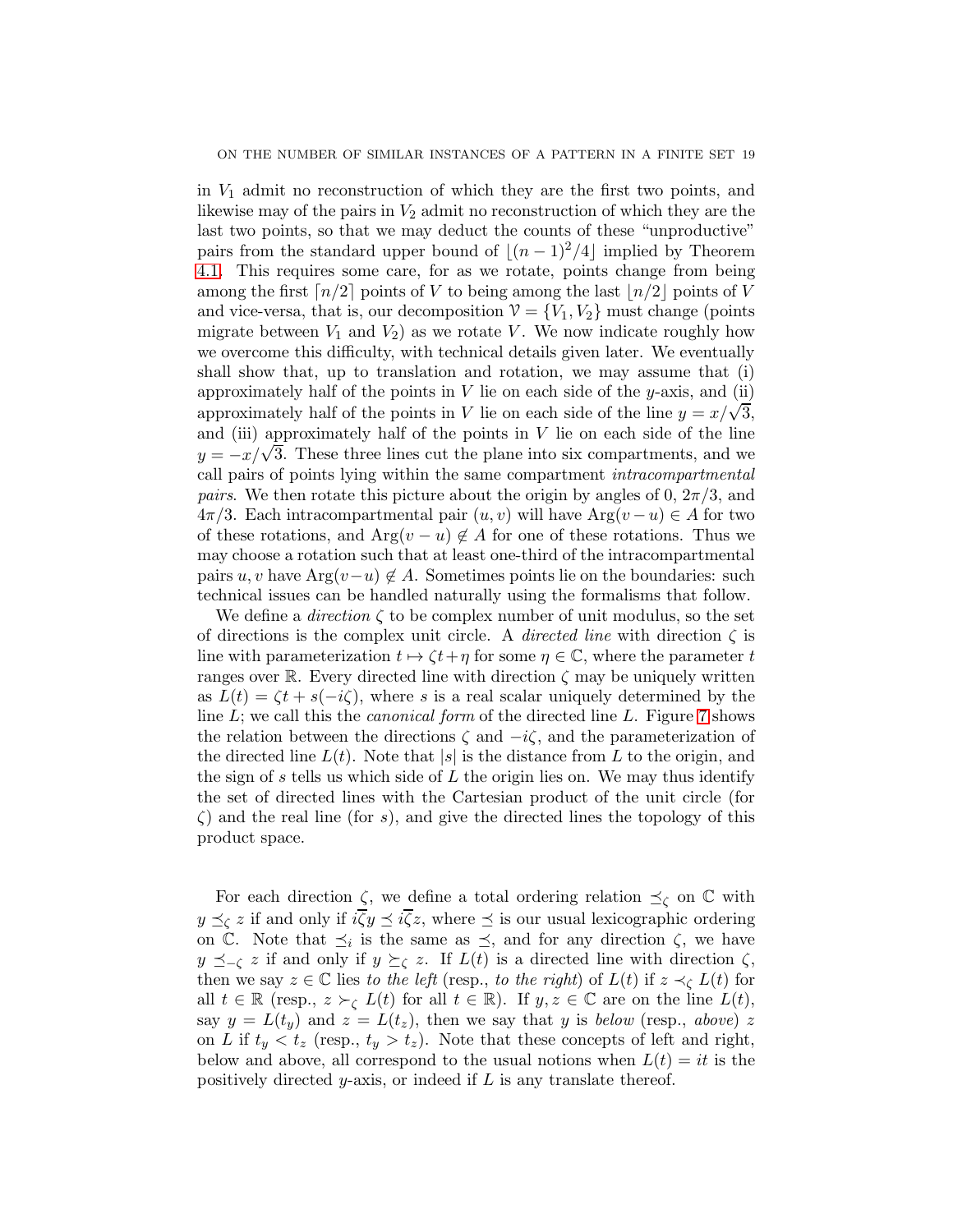

<span id="page-19-0"></span>FIGURE 7. The directed line  $L(t) = \zeta t + s(-i\zeta)$  (with constants  $s \in \mathbb{R}$  and  $\zeta \in \mathbb{C}$  with  $|\zeta| = 1$ ) has direction  $\zeta$  and is distance  $|s|$  from the origin. In this particular instance,  $s < 0$ , which means that the origin is to the right of a viewer standing on the line and facing in its direction.

If  $\zeta$  is a direction and  $V = \{v_1 \prec_{\zeta} \cdots \prec_{\zeta} v_n\}$  is a finite set, then the  $\zeta$ -median of V is  $v_{(n+1)/2}$  if n is odd, and is  $(v_{n/2} + v_{n/2+1})/2$  if n is even. If ζ is a direction and V is a finite set of points, then the ζ*-halving line of* V is the directed line  $L_{V,\zeta}$  with direction  $\zeta$  that passes through the  $\zeta$ -median of V. The line is called a *halving line* because  $\lfloor n/2 \rfloor$  of the points of V are (with respect to  $\preceq_{\zeta}$ ) less than the median, and so lie to the left of the line or below the  $\zeta$ -median of V on the directed line, while  $\lfloor n/2 \rfloor$  of the points of V are greater than the median, and so lie to the right of the line or above the median on the directed line. Our definition of halving line makes a unique halving line for V in each direction, and is identical to the definition used by Erickson, Hurtado, and Morin [\[21\]](#page-23-14). If c is the  $\zeta$ -median of V, we call any point z with  $z \preceq_{\zeta} c$  *formally to the left* of  $L_{V,\zeta}$  and any point z with  $z \succ_{\zeta} c$ *formally to the right* of  $L_{V,\zeta}$ . Thus  $\lceil n/2 \rceil$  of the points of V lie formally to the left of  $L_{V,\zeta}$  and  $\lfloor n/2 \rfloor$  of the points of V lie formally to the right of  $L_{V,\zeta}$ .

With the topology for the space of directed lines introduced above, we claim that  $L_{V,\zeta}$  is continuous in  $\zeta$ . Indeed,  $L_{V,\zeta}$  evolves by rotating about a particular median for a segment of values of  $\zeta$ , changing from median v to w precisely for the value of  $\zeta$  that makes v and w both lie on the line  $L_{V,\zeta}$ . Note that the  $\zeta$ -median and the  $(-\zeta)$ -median of V are the same, so that  $L_{V,\zeta}$  and  $L_{V,-\zeta}$  are the same line, but with opposite directions. These considerations lead to the following useful observation, first proved in this precise form in [\[21,](#page-23-14) Lemma 3] (see also [\[22,](#page-23-13) Lemma 2] and [\[14,](#page-23-15) Lemma 2]).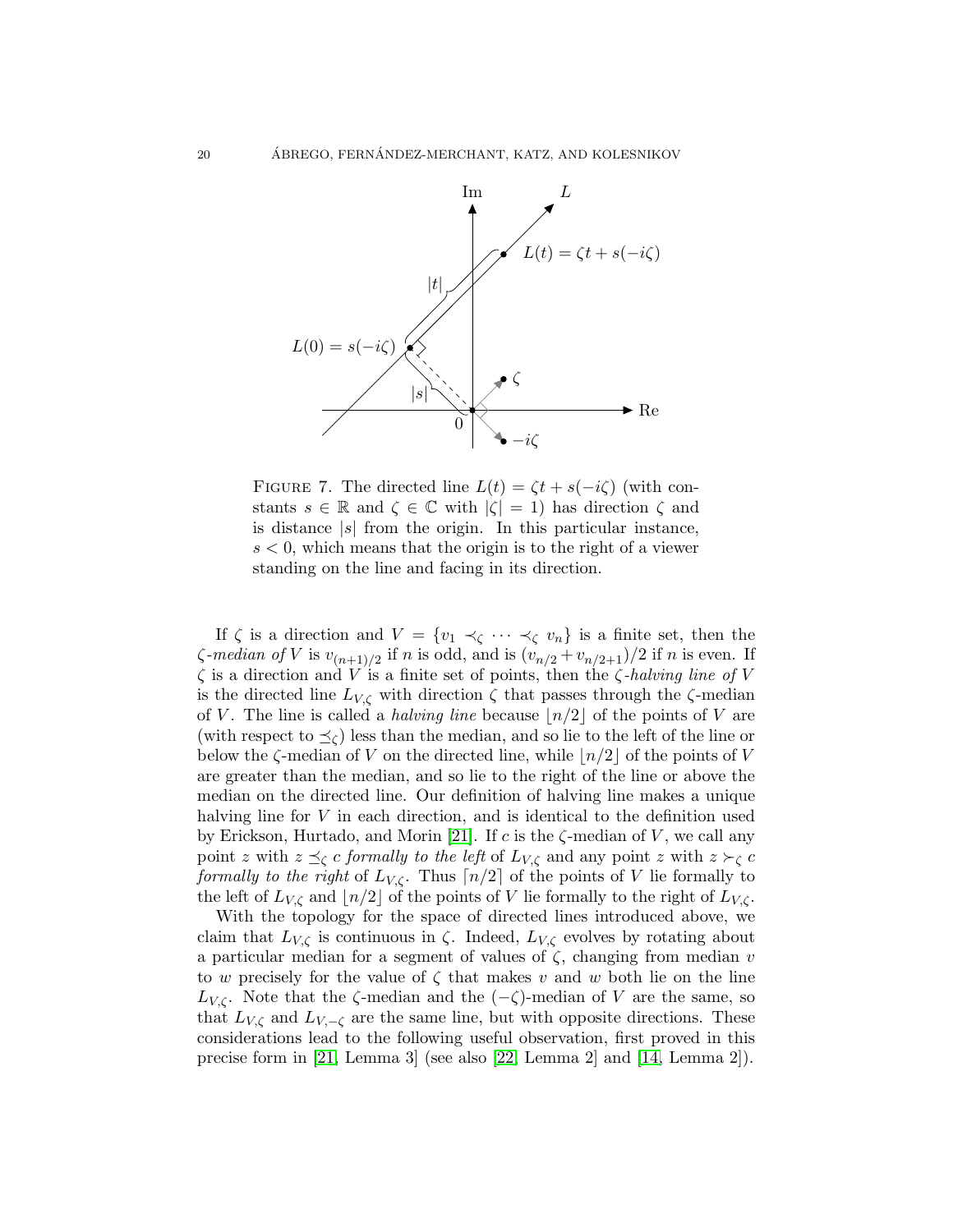<span id="page-20-0"></span>Lemma 8.2. *Let* V *be a finite subset of* C*. Then there is some direction*  $\zeta$  such that the halving lines of V in directions  $\zeta$ ,  $e^{2\pi i/3}\zeta$ , and  $e^{4\pi i/3}\zeta$  are *concurrent.*

*Proof.* Let  $\omega = e^{2\pi i/3}$ . If the point  $L_{V,\omega} \cap L_{V,\omega^2}$  is on or to the left (resp., right) of the directed line  $L_{V,1}$ , then the same point  $L_{V,-\omega} \cap L_{V,-\omega^2}$  must be on or to the right (resp., left) of the same but oppositely directed line  $L_{V,-1}$ . As  $\zeta$  traverses the unit circle, the lines  $L_{V,\zeta}$ ,  $L_{V,\omega\zeta}$ , and  $L_{V,\omega^2\zeta}$  evolve continuously, and so the intersection point  $L_{V,\omega\zeta} \cap L_{V,\omega^2\zeta}$  also evolves continuously. Thus there must be some  $\zeta$  such that  $L_{V,\omega\zeta} \cap L_{V,\omega^2\zeta}$  crosses  $L_{V,\zeta}$ .

Now we are ready to recall and prove our improved bound (Theorem [1.1\)](#page-2-1) on  $S_{\mathcal{E}}(n)$ .

Theorem 8.3. *If* E *is the pattern of the vertices of equilateral triangles in*  $\mathbb{R}^2$ , then  $S_{\mathcal{E}}(n) \leq \lfloor (4n-1)(n-1)/18 \rfloor$ .

*Proof.* Let V be an *n*-subset of  $\mathbb{R}^2$  (identified with  $\mathbb{C}$ ). Obtain three concurrent halving lines of  $V$ , say  $L, M$ , and  $N$ , as described in Lemma [8.2,](#page-20-0) where the directions of M and N are obtained from that of L by rotating by  $2\pi/3$ and  $4\pi/3$ , respectively. This means that a point can only be formally left (or formally right) of all three lines if it lies on all three. So we may decompose V into six or seven disjoint classes of points (called *compartments*), where a point is classified according to its position (formally left or right) relative to the three lines.

|             | т оргарда темперет во типо                            |                |                |  |
|-------------|-------------------------------------------------------|----------------|----------------|--|
| Compartment |                                                       | M              |                |  |
| $V_{1}$     | formally left                                         | formally right | formally left  |  |
| $\,V_2$     | formally left                                         | formally right | formally right |  |
| $V_{3}$     | formally left                                         | formally left  | formally right |  |
| $\,V_4$     | formally right                                        | formally left  | formally right |  |
| $V_{\rm 5}$ | formally right                                        | formally left  | formally left  |  |
| $V_{6}$     | formally right                                        | formally right | formally left  |  |
| V7          | <sub>on</sub>                                         | <sub>on</sub>  | <sub>on</sub>  |  |
|             | (if this point is not in $V_1 \cup \cdots \cup V_6$ ) |                |                |  |
|             |                                                       |                |                |  |

Position Relative to Line

Note that  $V_7$  is nonempty if and only if a point of V happens to lie on the intersection of the three lines and if said point happens to be formally left of all three lines or formally right of all three lines. We depict our compartments in Figure [8.](#page-21-0)

Let  $A = (-5\pi/6, -\pi/6] \cup (\pi/6, 5\pi/6]$ , the set of values of Arg $(v - u)$  that (by Lemma [8.1\)](#page-16-1) admit a reconstruction of  $\mathcal E$  with u and v as consecutive points. We call pairs of points in  $\bigcup_{j=1}^{6} V_j \times V_j$  *intracompartmental pairs.* We can rotate V and the directed lines  $L, M$ , and N so that one of them is  $t \mapsto it$ , the positively directed y-axis. Each intracompartmental pair  $(u, v)$ will have  $Arg(v - u) \in A$  for two of these rotations, and  $Arg(v - u) \notin A$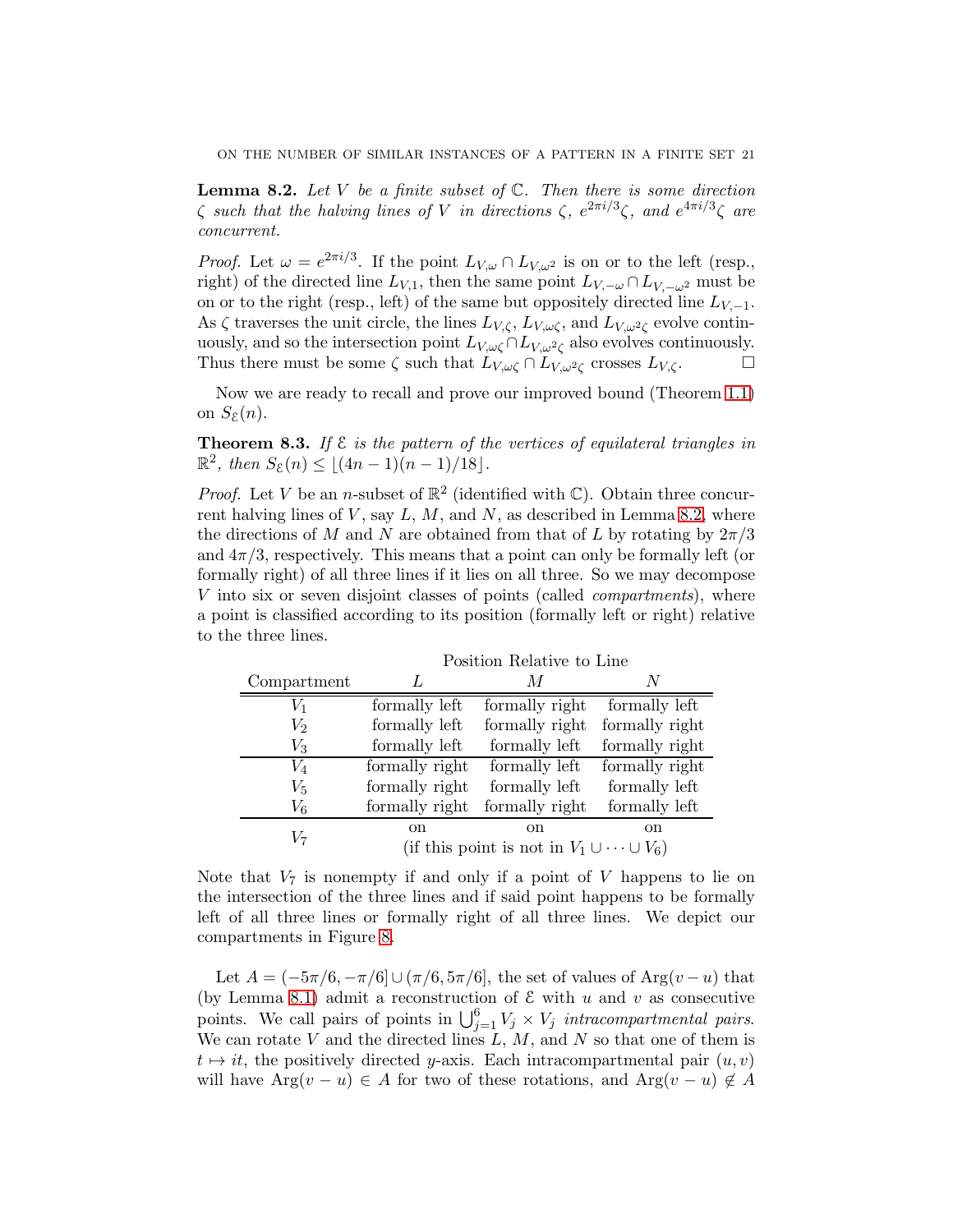

<span id="page-21-0"></span>FIGURE 8. The seven possible compartments, where  $V_7$  can only contain the intersection point of the three lines

for one of these rotations. Thus we may choose a rotation such that at least one-third of the intracompartmental pairs  $u, v$  have Arg $(v - u) \notin A$ . Without loss of generality, let us say that our chosen rotation makes the line  $L$  the positively directed *y*-axis.

Every instance  $\{v_1 \prec v_2 \prec v_3\}$  of  $\mathcal E$  in V either has  $v_1$  and  $v_2$  formally to the left of  $L$  or has  $v_2$  and  $v_3$  formally to the right of  $L$ . Furthermore, Lemma [8.1](#page-16-1) shows that in the former case  $Arg(v_2-v_1) \in A$  and  $v_3$  is uniquely determined by  $v_1$  and  $v_2$ , while in the latter case  $Arg(v_3 - v_2) \in A$  and  $v_1$  is uniquely determined by  $v_2$  and  $v_3$ . Since L is a halving line, there are  $\lceil n/2 \rceil$ points formally to the left of L and  $\lfloor n/2 \rfloor$  points formally to the right of L. So we count the number of pairs  $(u, v)$  in V with u and v formally to the same side of  $L$ , and deduct the number of intracompartmental pairs that we deliberately rotated to prevent them from admitting a reconstruction of  $\mathcal E$ to obtain

<span id="page-21-1"></span>(3) 
$$
S_{\mathcal{E}}(V) \le {n/2 \choose 2} + {n/2 \choose 2} - \frac{1}{3} \sum_{j=1}^{6} {|V_j| \choose 2}.
$$

Now  $\sum_{j=1}^{6} |V_j|$  is either n or  $n-1$  (depending on whether  $V_7$  is empty or not), and by convexity, the sum of binomial coefficients in [\(3\)](#page-21-1) is minimized when the various values |V<sub>i</sub>| are as close to equal as possible. So if  $n-1 = 6q+2r+s$ with  $q \in \mathbb{Z}$ ,  $r \in \{0, 1, 2\}$  and  $s \in \{0, 1\}$ , then

<span id="page-21-2"></span>(4) 
$$
\sum_{j=1}^{6} {\binom{|V_j|}{2}} \ge (2r+s){\binom{q+1}{2}} + (6-2r-s){\binom{q}{2}} = q(3q+2r+s-3).
$$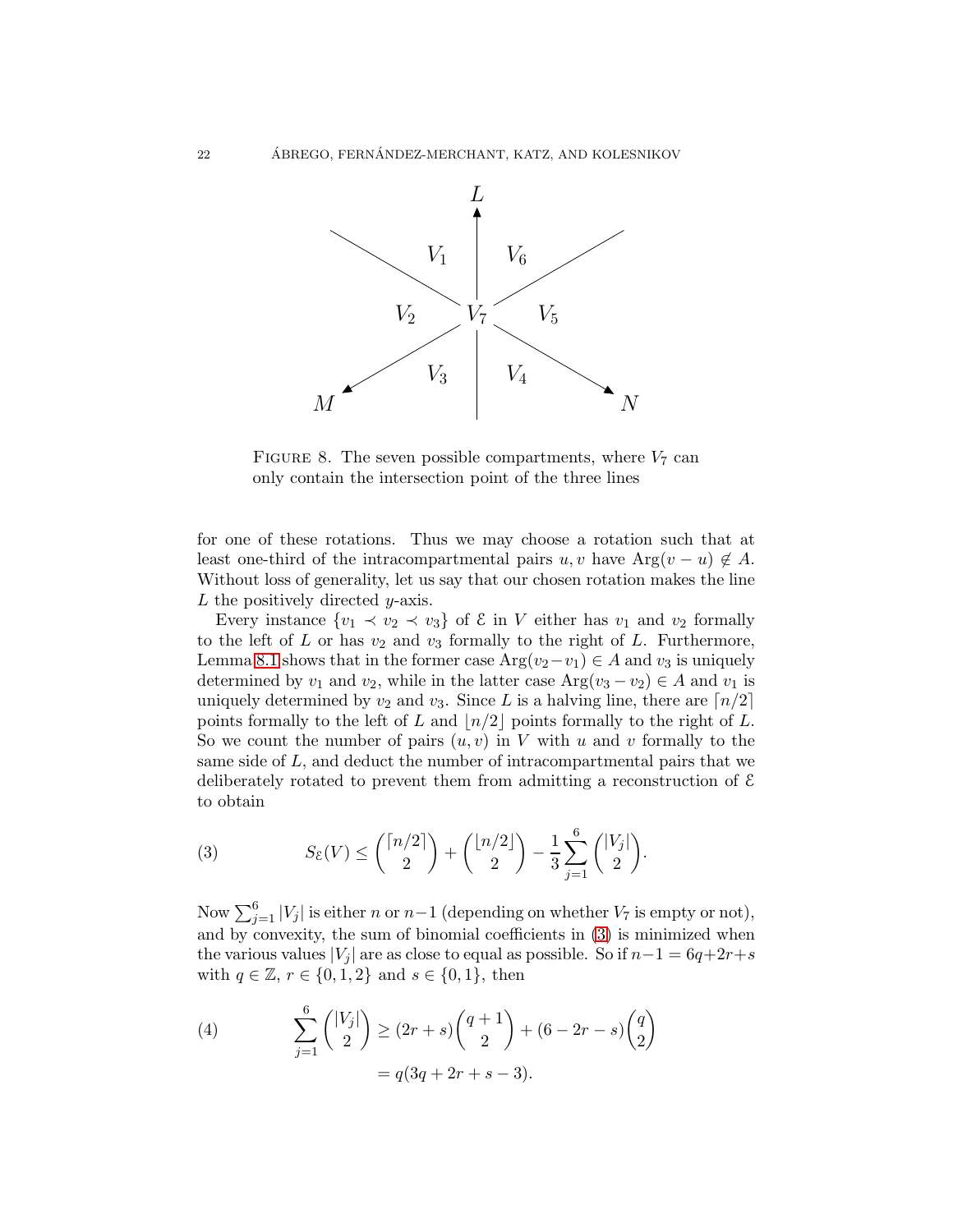### ON THE NUMBER OF SIMILAR INSTANCES OF A PATTERN IN A FINITE SET 23

In this case, we see that the first two terms of [\(3\)](#page-21-1) become

<span id="page-22-13"></span>(5) 
$$
{\binom{\lceil n/2 \rceil}{2}} + {\binom{\lfloor n/2 \rfloor}{2}} = (s+1){\binom{3q+r+1}{2}} + (1-s){\binom{3q+r}{2}} = (3q+r)(3q+r+s),
$$

and substituting  $(4)$  and  $(5)$  into  $(3)$ , we obtain

$$
S_{\mathcal{E}}(V) \le \frac{8q(q + 2r + s) + 3q + 3r(r + s)}{3},
$$

which works out to

$$
S_{\mathcal{E}}(V) \le \begin{cases} \frac{2}{9}n^2 - \frac{5}{18}n - \frac{1}{3} & \text{if } n \equiv 0 \text{ or } 2 \pmod{6},\\ \frac{2}{9}n^2 - \frac{5}{18}n + \frac{1}{18} & \text{if } n \equiv 1 \pmod{6},\\ \frac{2}{9}n^2 - \frac{5}{18}n - \frac{1}{6} & \text{if } n \equiv 3 \text{ or } 5 \pmod{6},\\ \frac{2}{9}n^2 - \frac{5}{18}n - \frac{4}{9} & \text{if } n \equiv 4 \pmod{6}, \end{cases}
$$

so that  $S_{\mathcal{E}}(V) \leq |(4n-1)(n-1)/18|$  for arbitrary n. Since V was (up to our rotation) an arbitrary *n*-subset of  $\mathbb{C}$ , this upper bound holds for  $S_{\mathcal{E}}(n).$ 

# **REFERENCES**

- <span id="page-22-2"></span>[1] B. M. Ábrego, G. Elekes, and S. Fernández-Merchant. Structural results for planar sets with many similar subsets. Combinatorica, 24(4):541–554, 2004.
- <span id="page-22-12"></span> $[2]$  B. M. Ábrego and S. Fernández-Merchant. On the maximum number of equilateral triangles. I. Discrete Comput. Geom., 23(1):129–135, 2000.
- <span id="page-22-3"></span>[3] B. M. Ábrego and S. Fernández-Merchant. Convex polyhedra in  $\mathbb{R}^3$  spanning  $\Omega(n^{4/3})$ congruent triangles. J. Combin. Theory Ser. A, 98(2):406–409, 2002.
- <span id="page-22-4"></span>[4] B. M. Abrego, S. Fernández-Merchant, and B. Llano. On the maximum number of translates in a point set. Discrete Comput. Geom., 43(1):1–20, 2010.
- <span id="page-22-5"></span>[5] P. K. Agarwal, R. Apfelbaum, G. Purdy, and M. Sharir. Similar simplices in a ddimensional point set. In Computational Geometry (SCG'07), pages 232–238. ACM, New York, 2007.
- <span id="page-22-6"></span>[6] R. Apfelbaum and M. Sharir. Repeated angles in three and four dimensions. SIAM J. Discrete Math., 19(2):294–300, 2005.
- <span id="page-22-7"></span>[7] P. Brass. Exact point pattern matching and the number of congruent triangles in a three-dimensional pointset. In  $Algorithms-ESA\ 2000\ (Saarbrücken)$ , volume 1879 of Lecture Notes in Comput. Sci., pages 112–119. Springer, Berlin, 2000.
- <span id="page-22-10"></span>[8] P. Brass. Combinatorial geometry problems in pattern recognition. Discrete Comput. Geom., 28(4):495–510, 2002.
- <span id="page-22-1"></span>[9] P. Brass, W. Moser, and J. Pach. Research problems in discrete geometry. Springer, New York, 2005.
- <span id="page-22-11"></span>[10] P. Brass and J. Pach. Problems and results on geometric patterns. In Graph Theory and Combinatorial Optimization, volume 8 of GERAD 25th Anniv. Ser., pages 17–36. Springer, New York, 2005.
- <span id="page-22-8"></span>[11] G. R. Burton and G. B. Purdy. The directions determined by n points in the plane. J. London Math. Soc. (2), 20(1):109–114, 1979.
- <span id="page-22-9"></span>[12] V. Cortier, X. Goaoc, M. Lee, and H.-S. Na. A note on maximally repeated subpatterns of a point set. Discrete Math., 306(16):1965–1968, 2006.
- <span id="page-22-0"></span>[13] H. T. Croft, K. J. Falconer, and R. K. Guy. Unsolved problems in geometry. Problem Books in Mathematics. Springer-Verlag, New York, 1991.